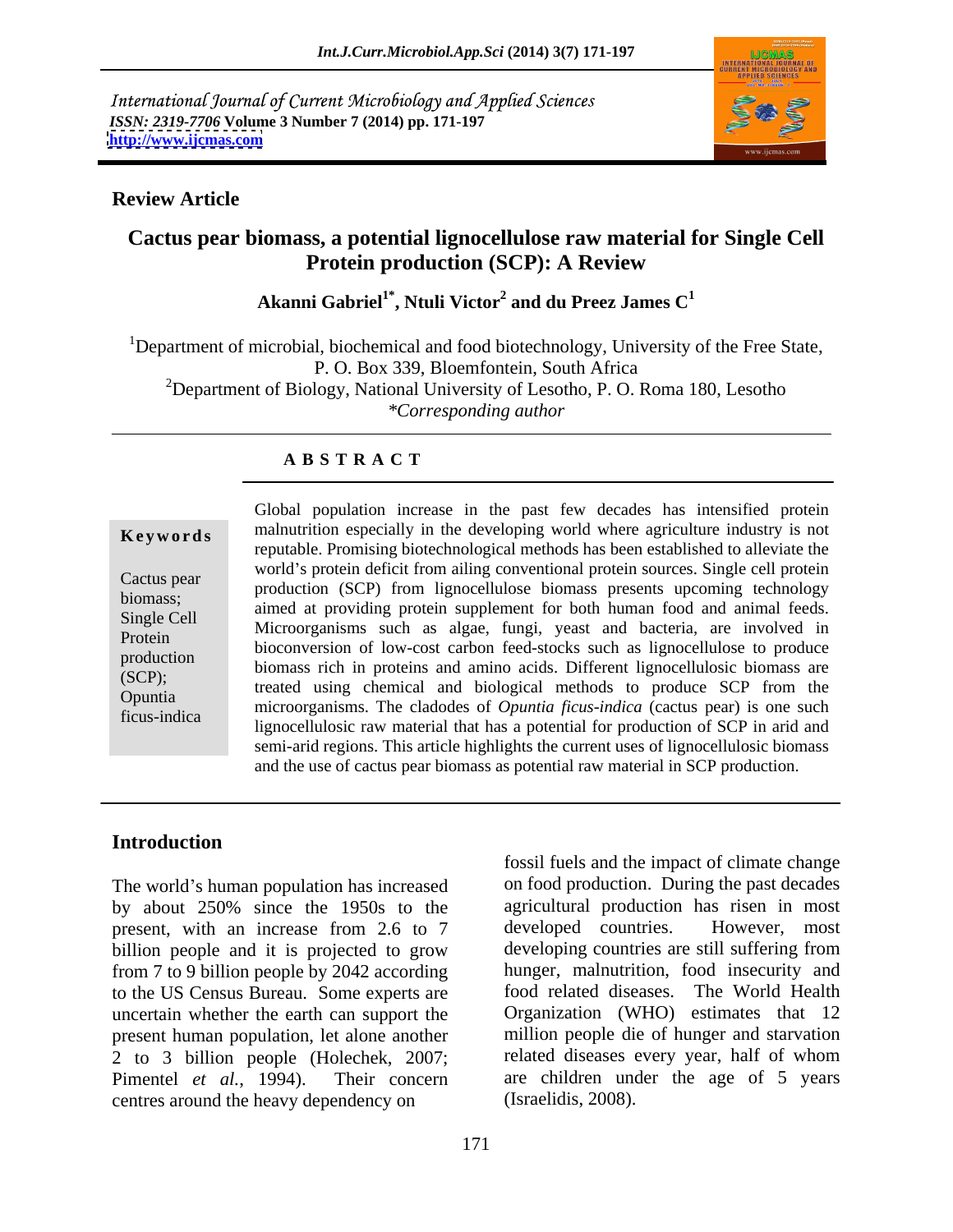Livestock and meat products have been among the fastest growing components of the global agriculture and food industry. This growth reflects not only increasing availability of livestock feed during the demand for meat as global incomes have drought season. This results in the periodic risen, but also improved efficiencies in use of commercial protein sources as production and processing. This so-called supplements in feeds. Due to the recurrent livestock revolution has been an important price rise of the commercial protein feature of both developed and developing supplements used in feeding the animals, countries. Dependency on agriculture for supplementation is becoming a nonthe production of food and livestock feed has increased in recent years due to the (Araújo et al., 2005). Therefore, the increasing human population, a higher demand for protein food of animal origin the commercial protein supplements, namely and the increasing demand for carbon the fishmeal and soybean meal, has attracted dioxide neutral biomass for the production considerable interest in the dairy and poultry of biofuels (Olstorpe *et al.*, 2008). Protein industries (Chanda & Chakrabarti, 1996; rich products of animal origin form an important part of the human diet and there poultry production to expand meat, milk and growing human population. In Africa, most quality crop residues such as cereal straws, availability of the carbon feedstock. management of livestock are the main feedstocks used for human food. factors responsible for the animals' general

In South Africa, natural pastures are the most important agricultural resources that Lignocellulosic biomass is rich in grasslands, overgrazing, poisonous plants, (Malherbe & Cloete, 2002). The because of their low crude protein content

production of fodder in the semi-arid region is restricted by the irregular distribution of rain, resulting in low supplementation is becoming economical activity for the breeders (Araújo *et al.*, 2005). Therefore, the substitution of single cell protein (SCP) for Rajoka, 2005).

are pressing needs to enhance livestock and Single cell protein production usually egg supplies to meet the need of the ever carbon feedstocks or low value by-products livestock subsists on the available feeds, biomass. The economics of the process is which are natural grasslands and several low mainly determined by the cost and but the grasslands are deteriorating due to Lignocellulosic biomass presents a readily overgrazing (Ben Salem *et al.*, 2002). available feedstock for microbial Imbalanced feeding and poor health bioconversion which does not compete with low productivity. component of woody plants and non-woody provide the cheapest source of animal feed fermentable sugars, high in fibre but low in (Aucamp & Danckwerts, 1989). However, protein content. The cladodes of *Opuntia*  natural grazing is threatened by expansion of *ficus-indica*, the prickly pear cactus, is one the Karoo (semi-desert region) into example of such lignocellulosic biomass. *O.*  poor grazing management practices, bush semi-arid regions, with a yield of 10 to 40 densification and human activities such as tonnes (dry weight) cladode biomass per ha. agriculture, housing and industrialization. The cladodes of the spineless *O. ficus-indica* All these place a demand on the already cultivars are suitable as livestock feed overburdened natural grazing resources during periods of drought. However, involves the bioconversion of low-cost and wastes into value added microbial availability of the carbon available feedstock for microbial bioconversion which does not compete with feedstocks used for human food. Lignocellulose is the major structural plants such as grasses and represents a major source of renewable organic matter. Lignocellulosic biomass is rich in *ficus-indica* is well adapted for cultivation in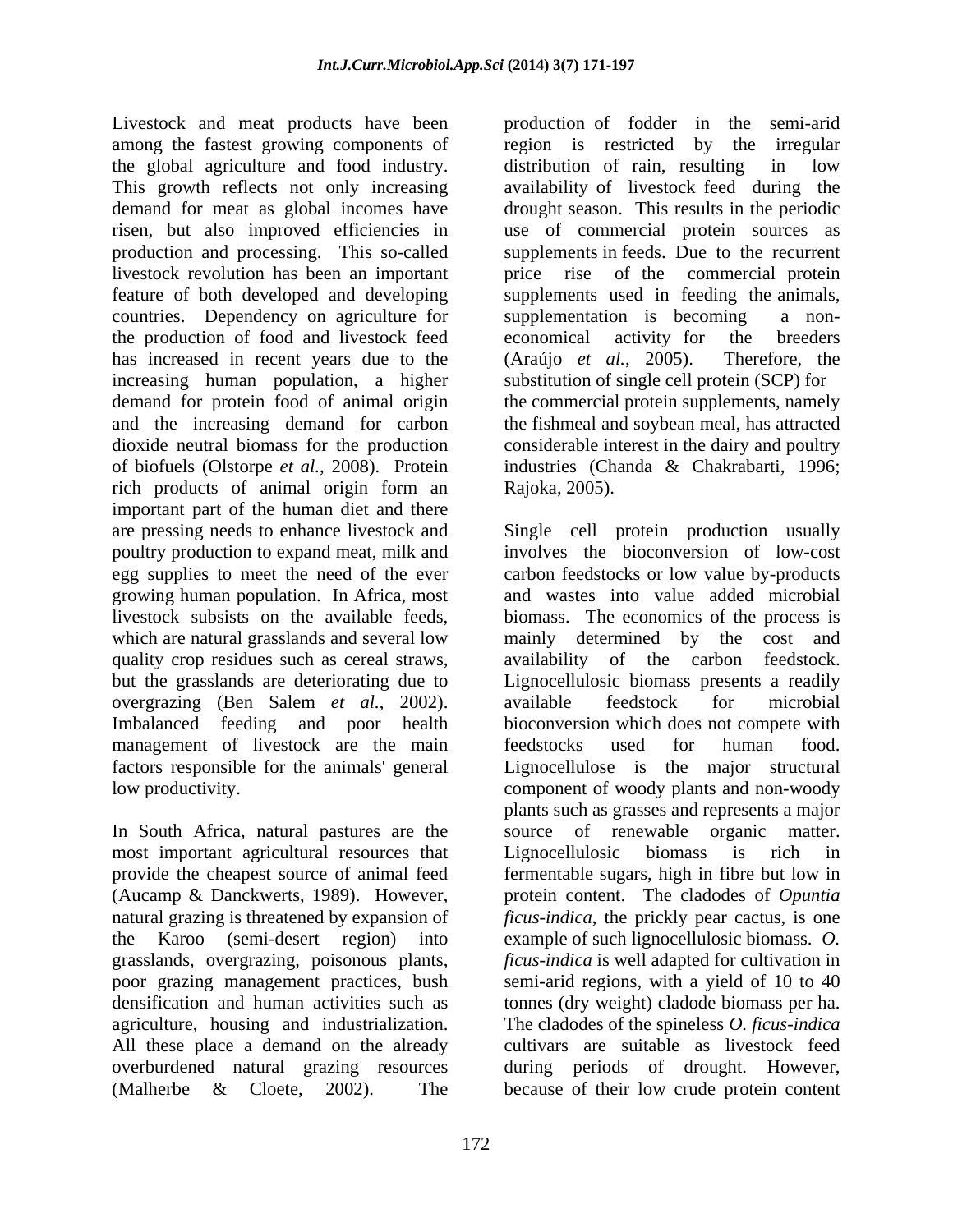supplementation of the cladodes with supplement to replace as much as 60% of fishmeal or soybean meal would be

# **Single cell protein as dietary supplement**

Food products containing microorganisms have been included in human diets, either The impressive advantages of years, although the consumption of production compared to conventional some people. Microbial biomass is well known. These are cultured on responsible for the production of food cheese, bread, yogurt and soya sauce (Tuse, Singh et al., 1988; Villa Bôas et al., 2002). 1984). Humans have enjoyed the delightful The four microbial groups that are used for and a few ascomycetes (yeasts) for fungi, bacteria and algae. The average a meeting held at the Massachusetts Institute of Technology (MIT) to give a better image than "microbial protein" and "petroprotein", than "microbial protein" and "petroprotein", Microorganisms have the ability to upgrade which were the terms originally used low protein plant material to high protein

(Malainine *et al.*, 2003; Stintzing & Carle, originated in Germany during World War I, 2005), supplementation with other protein with the cultivation of bakers' yeast, sources is desirable for use as a balanced *Saccharomyces cerevisiae*, on molasses and animal feed ration. The cost of ammonium salts to serve as a protein prohibitively expensive, however. <br>
prior to the war (Boze *et al.*, 1992; Giec & Bioconversion of cactus pear cladodes into during World War II, *Candida utilis* was SCP is a novel, productive and economic cultivated on diverse waste products from way of utilising the waste raw material than the paper industry to serve as a protein conventional means. This review focuses on source for both humans and animals composition, treatment and bioconversion of (Litchfield, 1979). After World War II, lignocellulosic raw material into SCP using cultivation of fungi in submerged culture for different microorganisms. The use of cactus the production of antibiotics led to an pear cladodes as a potential biomass for SCP investigation of the potential of microfungi was also reviewed. as flavour additives to replace mushrooms. **Materials and Methods interested** in the growth of microorganisms **Single cell protein production** for feed and food (Litchfield, supplement to replace as much as 60% of the foodstuffs Germany had been importing Skupin, 1988; Litchfield, 1983). Later, In the 1950s some oil industries became on alkanes as a feedstock for SCP 1980).

### **for human and animal nutrition Cellular composition of yeasts, filamentous fungi, bacteria and algae**

deliberately or accidentally, for thousands of microorganisms for single cell protein microbial biomass is not widely accepted by sources of protein (soybeans or meat) are products such as alcoholic beverages, industrial wastes (Robinson & Nigam, 2003; taste of basidiomycete fungi (mushrooms) SCP production are yeasts, filamentous thousands of years. The term single cell biomass composition of these main groups is protein (SCP) was first introduced in 1968 at shown in Table 1 and their amino acid The impressive advantages of production compared to conventional well known. These are cultured on abundantly available agricultural and Singh *et al.*, 1988; Villa Bôas *et al.*, 2002). The four microbial groups that are used for fungi, bacteria and algae. profile in Table 2.

(Anupama & Ravindra, 2000; Mateles *et al.*, feed because they have a high protein content and a high growth rate, leading to rapid biomass production that is independent The first purposeful SCP production of the climatic feed because they have a high protein content and a high growth rate, leading to rapid biomass production that is independent of the climatic conditions (Bekatorou *et al.*,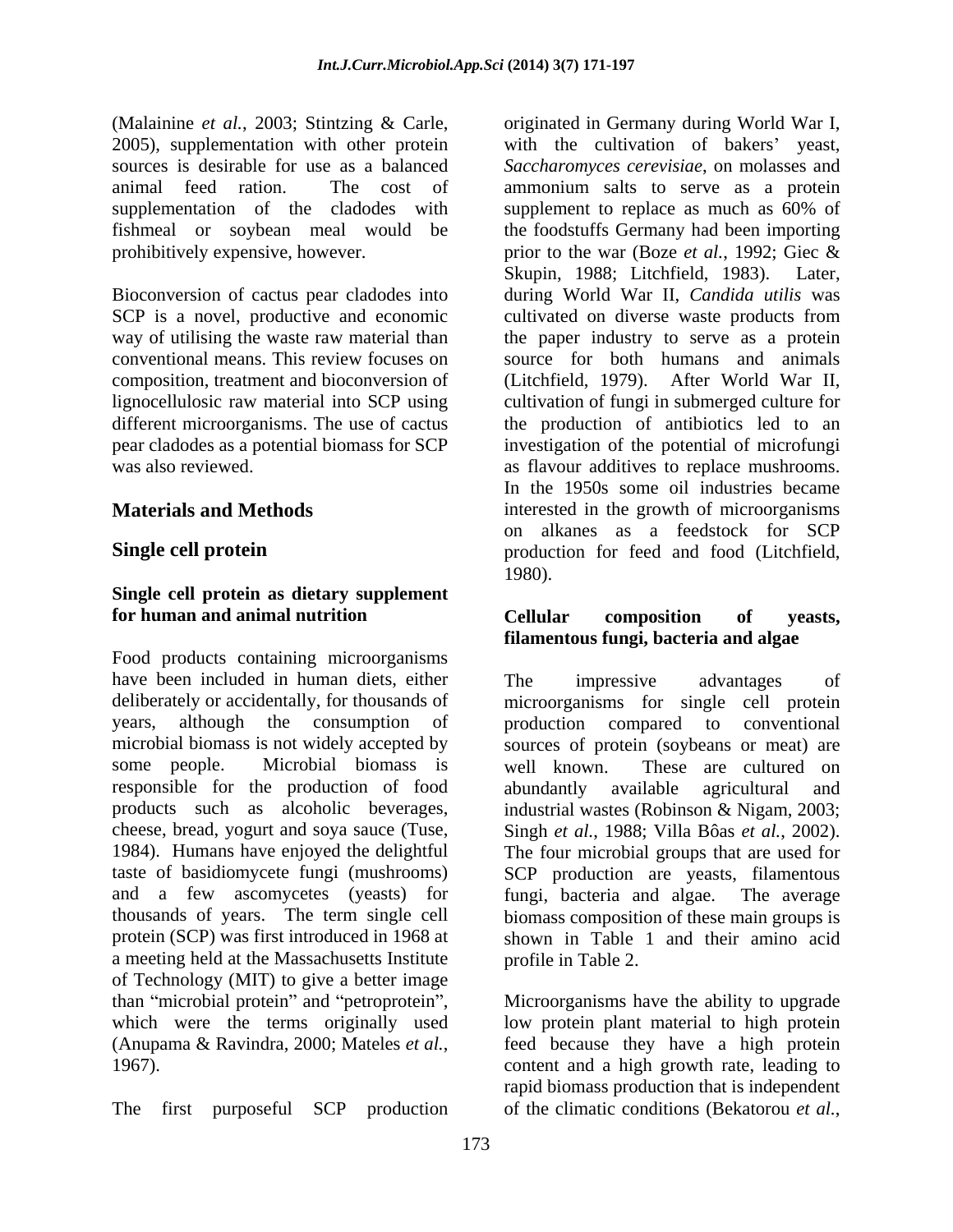2006). The three main criteria for the & Joshi, 1994; Ejiofor *et al.*, 1996; Pandey selection of a particular microorganism for successful SCP production are (a) the nature of the raw material available, (b) its ability to develop a high cell density, (d) a detrimental to human consumption. In (Boze *et al.*, 1992; Lichtfield, 1983).

accepted as a food and feed supplement than are the other microbial groups. Although their protein content rarely exceeds 60%, the as lysine  $(6 - 9\%)$ , tryptophan  $(1 - 1.5\%)$  complex growth substances such as and threonine  $(4 - 6\%)$  is satisfactory. By

*Saccharomyces cerevisiae* have been successfully used in SCP production (Bhalla

*et al.*, 2000; Rajoka *et al.*, 2006; Schultz *et al.*, 2006; Yakoub Khan *et al.*, 1992).

nutritional composition: amino acid profile, Bacteria generally have a specific growth energy value, balanced protein and lipid rate and biomass yield greater than those of content, vitamins and palatability, and (c) the other microbial groups, with a higher its toxicological composition: nucleic acid crude protein content of up to 80%. Their content, allergies and gastrointestinal amino acid profile is balanced and their effects. The ideal microorganism should lysine content is high. Bacteria possess the possess the following technological ability to utilize a wide range of substrates, characteristics: (a) a high specific growth some of which are not metabolized by rate and biomass yield, (b) a high affinity for yeasts. However, a number of bacterial the substrate with a low requirement for species are pathogenic and have higher growth factor supplementation, (c) the nucleic acid content than yeasts, which is capacity for genetic modification and (e) a addition, separation is difficult because of tolerance to temperature and pH changes the relatively small size of bacteria (Boze *et*  detrimental to human consumption. *al.*, 1992).

Yeasts have been involved in human food Filamentous fungi have specific growth for thousands of years, namely for brewing rates and biomass yields that are lower than beer, fermenting wine and baking bread. those of bacteria and yeasts. Their protein Yeasts are rarely toxic or pathogenic, with content is often less and they are also most attaining the generally regarded as safe deficient in sulphur-containing amino acids. (GRAS) status and can be used in human The fungal cell wall is rigid and there are diets. Thus, yeasts are more readily problems of wall digestibility. However, their nucleic acid content is low.

concentration of essential amino acids such their ability to use a large number of contrast, they contain only small amounts of simple filtration, reducing production costs the sulphur-containing amino acids, (Boze *et al.*, 1992). The most successful methionine and cysteine (Bekatorou *et al.*, single cell protein product from filamentous fungi accepted for human consumption is They are rich in B group vitamins and their *graminearum*) grown in continuous culture nucleic acid content ranges from 4 to 10%. to produce a mycoprotein product that is Yeasts are larger in size than bacteria and sold under the trade name  $Quorn<sup>TM</sup>$  in the this facilitates the separation of yeasts from UK, the USA and at least eight other the culture broth. Yeast such as European countries, including Belgium, *Kluyveromyces* spp, *Candida* spp and Denmark, France, Germany, Ireland, the The principal merits of filamentous fungi are complex growth substances such cellulose and starch and easy recovery by single cell protein product from filamentous fungi accepted for human consumption is *Fusarium venenatum* (formerlly *Fusarium*   $T^M$  in the Netherlands, Sweden and Switzerland (Wiebe, 2004).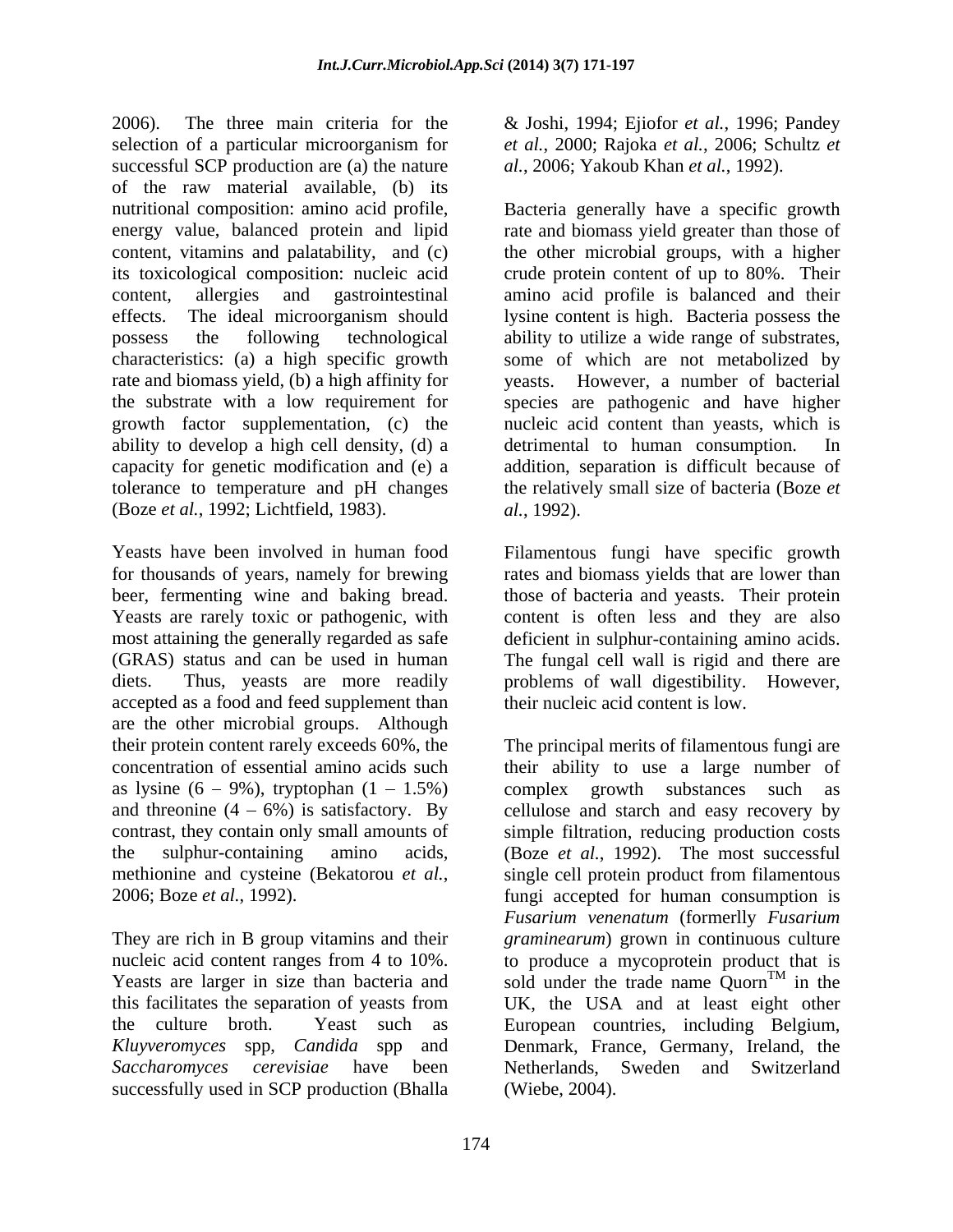The potential merits of algae are related to **Substrates for single cell protein** their ability to grow with  $CO<sub>2</sub>$  as the only **production** carbon source. Algal production takes place in ponds (open systems) with control of

*platensis*) and Chad (*Spirulina maxima*). in respect of a photobioreactor are greater than for a conventional bioreactor (Boze *et* 

culture medium and growth conditions. 1983). lipid and lower protein contents when grown on media rich in carbon substrate and poor in nitrogen. The example of the extent of the effective fermentation inhibitors (Bekatorou et al.,

content of SCP, including the deficiency of phosphorus salts (Ugalde & Castrillo, 2002). sulphur-containing amino acids (Giec & Skupin, 1988). A major advantage of SCP is<br>its high lysine content, whereas plant protein its high lysine content, whereas plant protein other cereals. Cassava is a tropical root crop is generally low in lysine. Thus, it is produced in more than 80 countries and it is advantageous to use SCP supplements a rich source of starch for SCP production together with plant biomass in livestock feed products.

### **Substrates for single cell protein production**

mostly in natural water bodies such as Conventional substrates such as starch, ponds, lakes and lagoons. Algal production molasses, distiller's wash, whey, fruit and contamination by using highly alkaline or production, as well as unconventional ones saline selective environments or by using such as petroleum by-products, natural gas, fully closed photobioreactors (closed ethanol, methanol and lignocellulosic systems) are in operation (Miron *et al.*, biomass (Bekatorou *et al.*, 2006; Martin, 2003).<br>
1991). Carbohydrate substrates are the most<br>
widely used for SCP production due to the<br>
Algae are traditionally a food complemen for some populations in Mexico (*Spirulina*  substrates and also because carbohydrates Algae have a low sulphur-containing amino Castrillo, 2002). The availability of the acid content and a low nucleic acid content. substrate and its proximity to the production Algal cells are easy to recover, but their plant are the major factors that determine the growth rate is slow and the investment costs design and strategy of an SCP production vegetable wastes have been used for SCP ethanol, methanol and lignocellulosic biomass (Bekatorou *et al.*, 2006; Martin, 1991). Carbohydrate substrates are the most widely used for SCP production due to the fact that carbohydrates are natural microbial constitute a renewable feedstock (Ugalde & process.

*al.*, 1992). Molasses, the residual liquid obtained after Although microorganisms are grown concentrated sugar solution obtained from primarily for their protein content, microbial the milling of sugar cane or sugar beet, cells also contain carbohydrates, lipids, contains 45 55 % sugars, namely sucrose, vitamins, minerals and non-protein glucose, fructose, raffinose, melibiose and nitrogenous material such as nucleic acids. galactose. It is estimated that for every 100 The protein and lipid content are determined kg of cane milled for sugar production, some to some extent by the composition of the 3.5 to 4.5 kg of molasses is obtained (Oura, Filamentous fungi and yeasts have higher production of SCP is determined by its Apparently microbial growth conditions feedstock for SCP production, it requires have a limited influence on the amino acid supplementation with ammonia salts and crystallization of sugar from the The use of molasses for the availability and low cost, its composition and absence of toxic substances and fermentation inhibitors (Bekatorou *et al.*, 2006). Though molasses is a suitable carbon

> Starch may be derived from rice, maize and (Ejiofor *et al.*, 1996).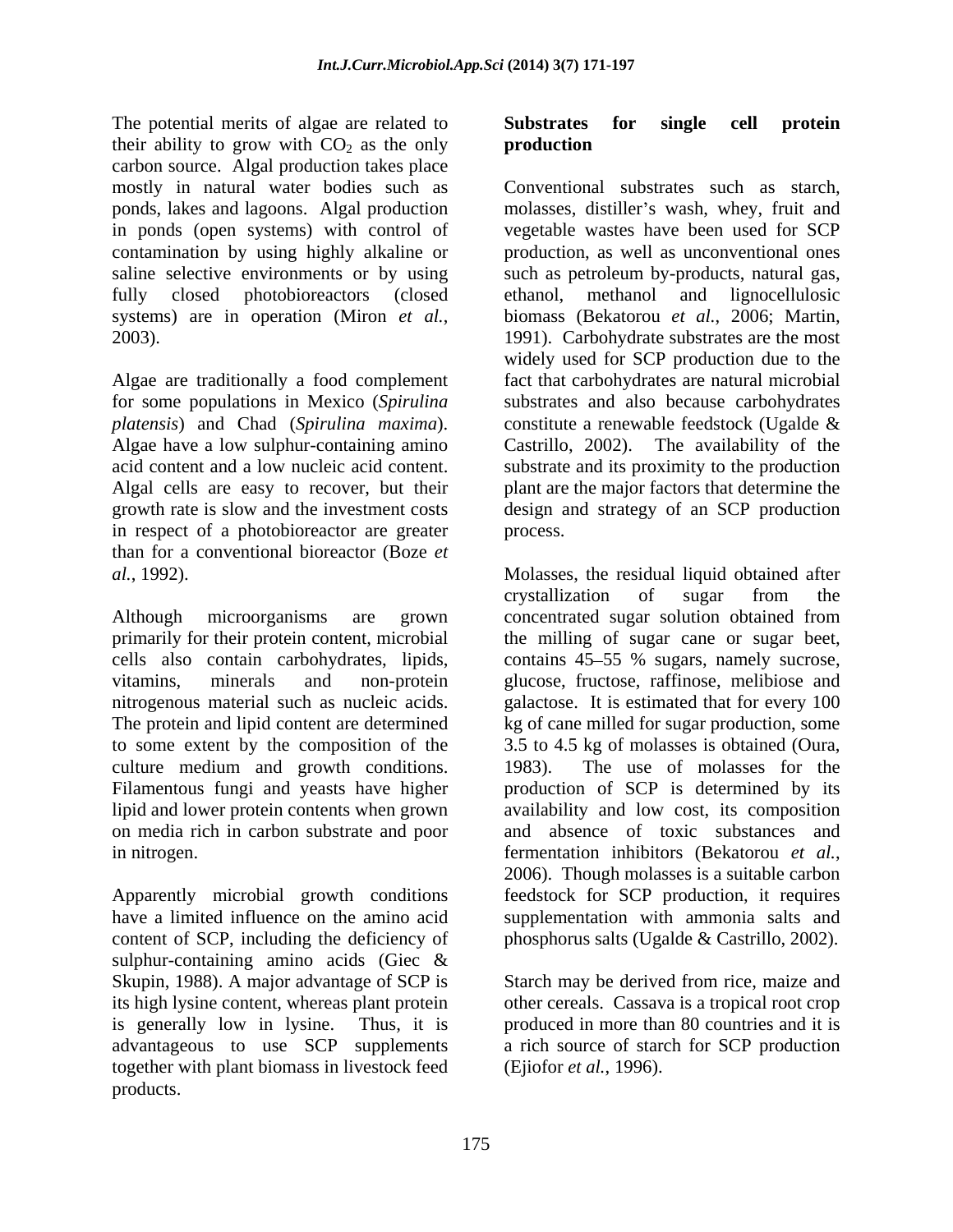In Sweden, the 'Symba'' process was

Another likely carbon substrate is cheese removal of protein and fat from milk during the curding process in cheese production or its disposal causes serious environmental problems due to its high organic load, having a COD of 35 000–68 000 mg  $1^{-1}$ . substantial amounts of proteins, lactose, cultivated land amounts to a mere 6% organic acids, fat, vitamins and minerals. *Kluyveromyces lactis, K. marxianus* and *Candida pseudotropicalis*, but only the

microorganisms can assimilate *n*-alkanes in

developed in the 1960s where starchy waste practical complications due to the low water was utilised by combining two yeast species solubility of the substrate, as well as the in a mixed culture (Jarl, 1969; Ugalde & high degree of aeration required for its Castrillo, 2002). The yeast mixed culture utilisation (Smith, 1980). The major demerit consisted of the amylase producing of SCP production from alkanes is the *Saccharomycopsis fibuligera* and the fast toxicity of the substrate. Currently, SCP growing *Candida utilis*. Quorn TM production from alkanes is not in operation. mycoprotein from *Fusarium venenatum* is Methanol, a by-product of the petrochemical currently grown on glucose obtained from industry, has been used as a substrate for maize, but it was reported earlier that the SCP production. The main advantage of process used wheat starch, a by-product methanol over other hydrocarbons is the from wheat gluten production (Trinci, volatile nature of the substrate, allowing for 1994). easy evaporation in the microbial biomass production from hydrocarbons presents drying process (Ugalde & Castrillo, 2002).

whey, the residual liquid obtained after the Cellulose is the major constituent of all plant after ultra-filtration procedures for the replenished by photosynthesis. Agricultural production of spreading cheeses. Whey is residues such as corn stover, wheat straw, produced worldwide in large amounts and bagasse, plant residues and municipal solids having a COD of 35 000–68 000 mg  $1^1$ . (Gonzalez-Valdes & Moo-Young, 1981;<br>About 46 million tonnes of cheese whey are Moo-Young & Chisti, 1994). The produced annually in Europe alone (Schultz broductivity of forests and woodlands *et al.*, 2006). On the other hand, whey has a amounts to 40% of the world net significant nutritional value since it contains productivity, whereas the productivity from Whey was used for the production of SCP microorganisms and the carbon and energy using the lactose assimilating yeast strains sources they are able to utilise is given in materials, which forms about half to onethird of plant tissues and is constantly are waste materials or low value feedstocks with enormous potential for SCP production (Gonzalez-Valdes & Moo-Young, 1981; Moo-Young & Chisti, 1994). The cultivated land amounts to a mere 6% (Ugalde & Castrillo, 2002). A list of various Table 3.

*Kluyveromces* species were used for In the recent past, the large-scale use of biomass production from whey on a starch, agricultural wastes and molasses commercial scale (Bekatorou *et al.*, 2006; based carbon substrates have proven Schultz *et al.*, 2006). <br>
Schultz *et al.*, 2006). <br>
Alkanes were used as substrate for SCP *et al.*, 2002). However, it has been production on a large scale in the former demonstrated that the production of SCP Soviet Union. A number of from hydrocarbons was not economically liquid culture, including certain yeasts and sources such as soybean, peanut and filamentous fungi. However, SCP cottonseed flours due to high prices of crudeeconomically viable for SCP production for animal feed and human consumption (Paul *et al.*, 2002). However, it has been competitive compared with other protein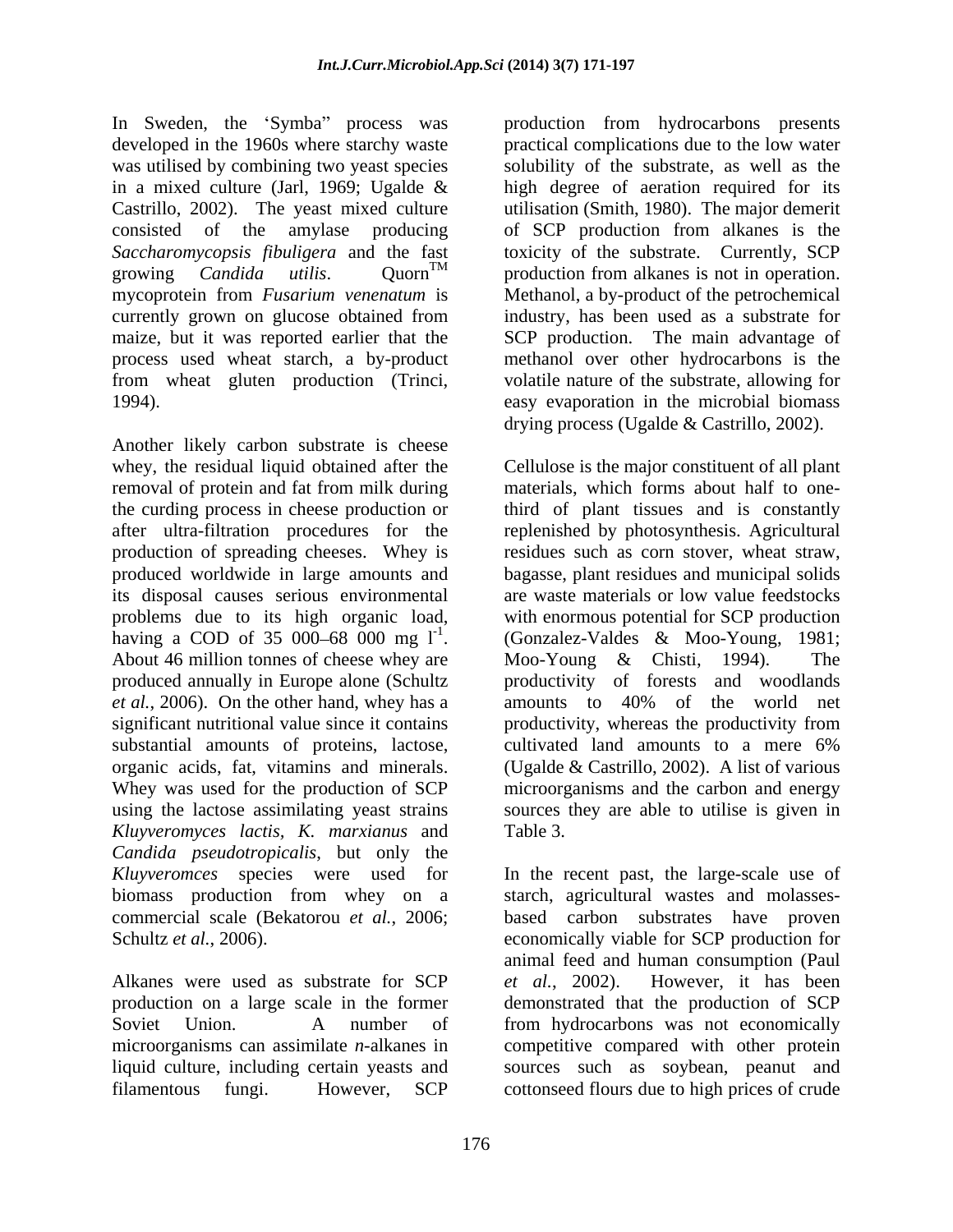oil (Dìaz Ricci *et al.*, 1987; Moo-Young *et al.*, 1977). cellulose and lignin in plants.

# **material for SCP**

component of all plant biomass and (Hendriks & Zeeman, 2009; Howard *et al.*, represent the major source of renewable 2003) (Figure 1). Cellulose is the major represent the major source of renewable organic matter, making it a substrate of enormous biotechnological importance polymer composed of thousands of D- (Malherbe & Cloete, 2002). Lignocelluloses are either derived as a by-product from agricultural products or can be derived from structure consists of a crystalline (organized)<br>
plant biomass grown on non-agricultural or structure and a not well-organized, plant biomass grown on non-agricultural or marginal lands, ultimately for conversion to fuels, feeds and chemicals (Howard *et al.*, together to form cellulose fibrils or cellulose<br>2003). The nature and availability of bundles (Hendriks & Zeeman, 2009). Each lignocellulosic feedstocks in different parts of the world depends on climate and other environmental factors, agricultural practice and technological development. well as its close association with lignin, Lignocelluloses are composed of various<br>highly starch, protein and minerals<br>highly resistant to biopolymers, sugars and chemicals which could be of commercial value. hydrolysis (Aristidou & Penttilä, 2000; van Unfortunately, most lignocelluloses are Maris *et al.*, 2006). disposed of as waste. Lignocellulosic feedstocks that have attracted attention for research on SCP production include corn of lignocelluloses, is a highly branched and stover annle pomace sugarcane bagasse complex heteropolymer that contains stover, apple pomace, sugarcane bagasse, complex heteropolymer that contains rice nolishing rice husks maize cohs between the politics. D-galactose, Drice polishings, rice husks, maize cobs, maize fibre and citrus waste (Bhalla & Joshi, 1994; Pandey *et al.*, 2000; Rajoka *et al.*, 2006; Robinson & Nigam, 2003; Singh *et al.*, 1988; Villa Bôas *et al.*, 2002; Yakoub Khan *et al.*, 1992; Zhang *et al.*, 2006). Strongly dependent on the plant source, with Production of SCP from lignocelluloses is zylan as the dominant component in gaining much attention, with the recovery of hardwoods, whereas glucomannan is the valuable by-products and simultaneous major hemicellulose component in valuable by-products and simultaneous major hemicellulose component in reduction of the organic load as the chief softwoods (Hendriks & Zeeman, 2009). reduction of the organic load as the chief softwoods (Hendriks & Zeeman, 2009).<br>
economic advantages of such processes However, in contrast to cellulose. economic advantages of such processes. Bioconversion of lignocelluloses for SCP production requires various pretreatment methods for the sugars to be hydrolyzed due

to the structural and protective role of

## **Lignocellulosic biomass as raw Composition of lignocellulosic biomass**

Lignocellulose **Example 2** intermeshed and chemically bonded Lignocelluloses serve as the major structural cellulose, hemicelluloses and lignin component of all plant biomass and (Hendriks & Zeeman, 2009; Howard *et al.*, Lignocellulosic biomass consists of an intermeshed and chemically bonded complex of three main polymers, namely cellulose, hemicelluloses and lignin (Hendriks & Zeeman, 2009; Howard *et al.*, 2003) (Figure 1). Cellulose is the major constituent of lignocelluloses. It is a linear subunits linked by  $\beta$ -(1-4)glycosidic bonds. In plants, the cellulose structure consists of a crystalline (organized) structure and a not well-organized, amorphous structure which are bundled together to form cellulose fibrils or cellulose bundles (Hendriks & Zeeman, 2009). Each independent cellulose bundle is weakly bound together through hydrogen bonding. The structural conformation of cellulose, as hemicellulose, starch, protein and minerals renders cellulose highly resistant to

Maris *et al.*, 2006).<br>Hemicellulose, the second major constituent of lignocelluloses, is a highly branched and complex heteropolymer that contains hexoses (D-glucose, D-galactose, D mannose, L-rhamnose, L-fucose), pentoses (D-xylose and L-arabinose) and uronic acids (D-glucuronic acid and D-galacturonic The hemicellulose composition is strongly dependent on the plant source, with xylan as the dominant component in hardwoods, whereas glucomannan is the major hemicellulose component in softwoods (Hendriks & Zeeman, 2009). However, in contrast to cellulose, hemicellulose branches into short lateral chains that consist of different sugars that are easily hydrolyzed to their constituent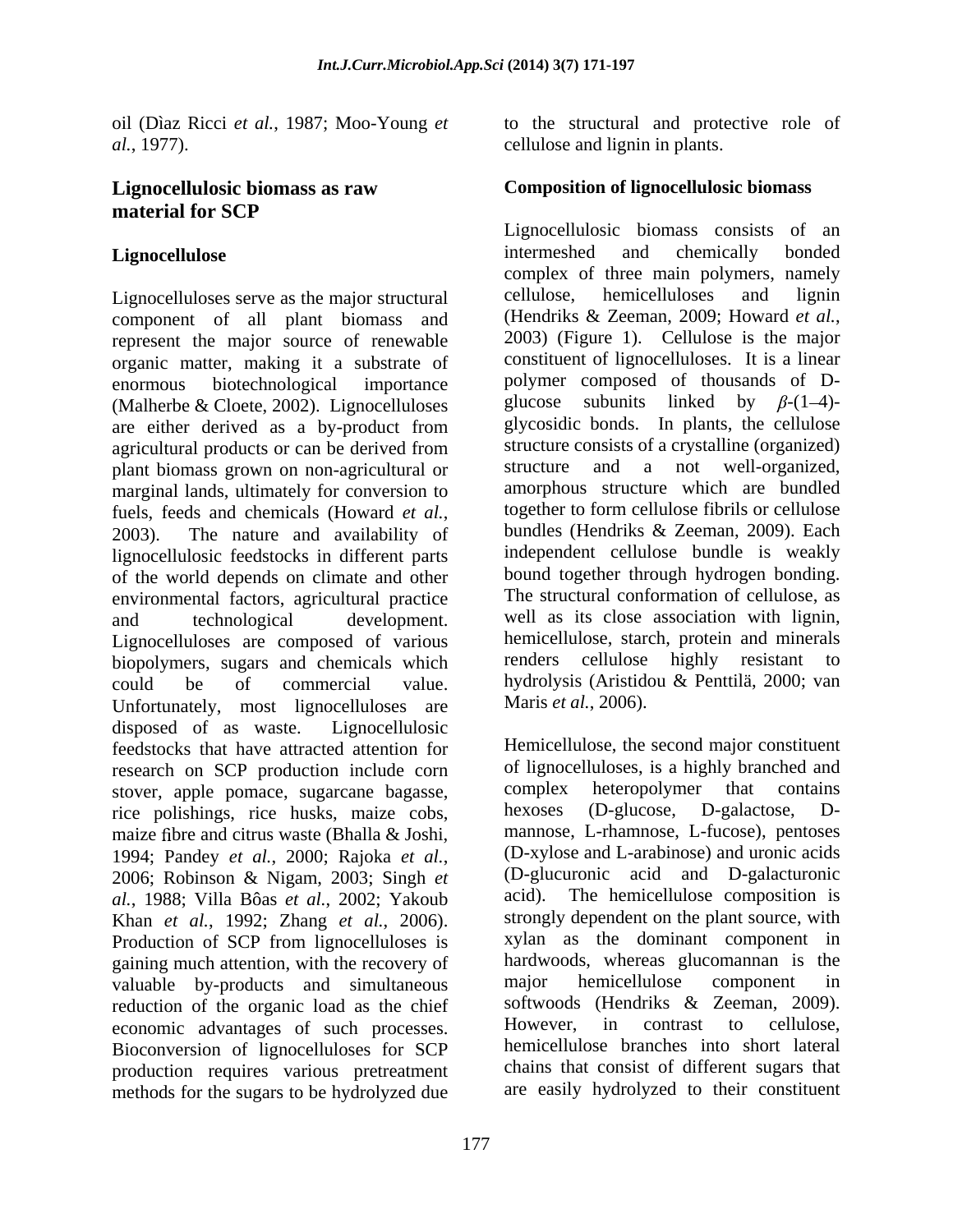Hemicellulose serves as a connection into compost or biopulp (Tengerdy & between the lignin and the cellulose fibres Szakacs, 2003). To fully utilize the and gives the whole cellulose-hemicellulose-

and resistance to microbial attack. Lignin is removed and the porosity of the different phenylpropane units such as trans-<br>the cellulose and hemicellulose sugars. alcohol and trans- $\rho$ -sinapyl alcohol (Hahn-<br>hydrolysates. Hägerdal *et al.*, 1991; Hendriks & Zeeman, fermentable carbon sources, it is relevant as a potential source of microbial inhibitors.

Generally, in usual lignocellulosic biomass, et al., 2007). However, owing to the wastes such as citrus peels and sugar beet pulp are extremely rich in pectin (van Maris it undergoes pretreatment. This usually hydrating and cementing agents for the cellulosic matrix of plant cell walls. The principal unit in pectin chains is  $\alpha$ -(1-4) **Pretreatment** and hydrolysis of linked galacturonic acid. The galacturonic acid residues can be esterified with methyl contains the branched polysaccharides

### **Bioconversion of lignocellulosic biomass**

diverse biotechnological potential in the bioconversion processes, minimum energy biofuels, biofertilizers, animal feed products,

monosaccharides (Hendriks & Zeeman, biochemicals, biopesticides, biopromoters 2009; Aristidou & Penttila, 2000). and biotransformation of the biomass itself lignin network more rigidity. hydrolysis of lignocellulose into fermentable Lignin is one of the most abundant polymers physicochemical and biological pretreatment in nature and is present in the cellular wall methods is the primary requirement in all of plants, giving the plant structural support applications. During pretreatment, lignin is an aromatic polymer containing three lignocellulosic materials increased to release -coumaryl alcohol, trans- $\rho$ -coniferyl Inhibitors are also formed in the into compost or biopulp (Tengerdy & Szakacs, 2003). To fully utilize the potential of lignocellulosic biomass, sugars by physical, chemical, removed and the porosity of the the cellulose and hemicellulose sugars.Inhibitors are also formed in the hydrolysates.

2009; van Maris *et al.*, 2006). While the Complete substrate utilisation by the micro lignin fraction does not contribute organism and inhibitor tolerance are the pectin is less prominent than cellulose and chemical and structural complexity of hemicelluloses. However, some agricultural lignocellulosic biomass, the sustainable *et al.*, 2006). Pectins are complex and followed by enzymatic hydrolysis, during heterogeneous polymers that primarily act as which oligomeric sugars such as cellulose prerequisites to render lignocellulosic microbial bioconversion processes economically competititve (Hahn-Hägerdal *et al.*, 2007). However, owing to the utilization of lignocelluloses is limited until it undergoes pretreatment. This usually are broken down to monomeric sugars.

### **Pretreatment and hydrolysis of lignocellulosic biomass**

and acetyl groups. Furthermore, pectin The goal of the pretreatment process is to rhamnogalacturonan I, rhamnogalacturonan lignocellulosic biomass to increase the II and xylogalacturonan (Blanco *et al.*, 1999; availability of degradeable carbohydrates van Maris *et al.*, 2006). present in biomass. A pretreatment method Lignocellulose constitutes a major part of limited amounts of by-products that are plant biomass. This vast resource has inhibitory to the subsequent hydrolysis and production of value added products such as consumption and cost effectiveness (Kumar alter the recalcitrant structure of is regarded as an effective method based on a number of features such as a high recovery of all carbohydrates, the production of bioconversion processes, minimum energy *et al.*, 2009).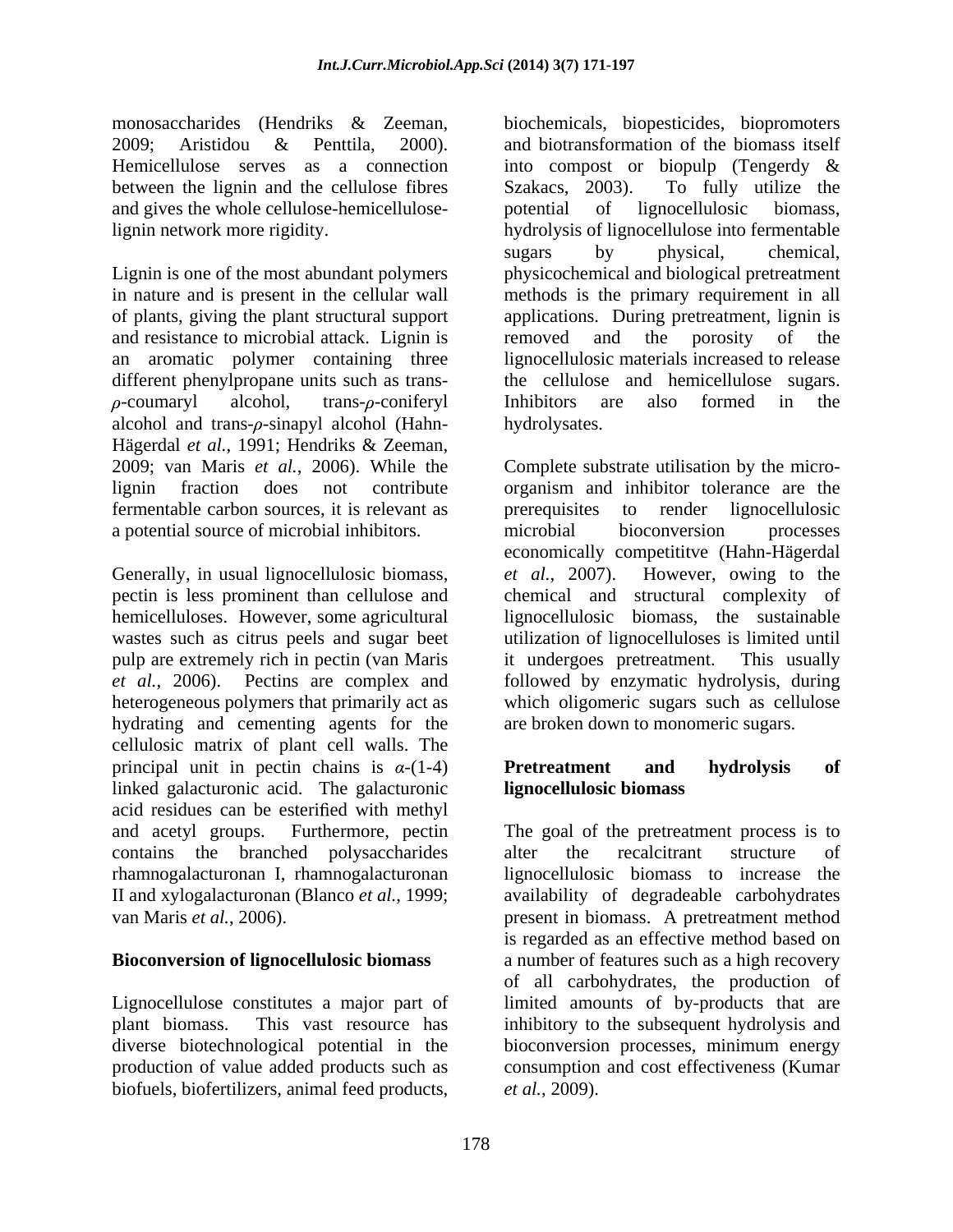### **Physical pretreatment methods**

Physical pretreatment methods refer to This form of pretreatment is based on mechanical and non-mechnical methods. A soaking the biomass in alkaline solutions size reduction step is necessary before most such as NaOH, KOH, NH<sub>4</sub>OH, or Ca $(OH)_2$ chemical and biological pretreatment for a certain period of time at required processes, while it increases the surface area temperatures (Taherzadeh & Karimi, 2008). of the cellulose and thus improves the enzymatic hydrolysis rate. Mechanical result in an increase of the internal surface pretreatment involves chipping, grinding area and decrease of crystallinity of and milling to break down the cellulose (Galbe & Zacchi, 2007). The lignocellulosic biomass into finer particles mechanism of alkaline pretreatment is (Galbe & Zacchi, 2007; Kumar *et al*., 2009). Non-mechanical pretreatment refers to intermolecular ester bonds cross-linking methods such as the use of gamma rays to xylan hemicelluloses and other components render the biomass more accessible to such as lignin (Sun & Cheng, 2002). hydrolysis, but this not a cost effective Sodium hydroxide is the most commonly

use of acids, alkalis, ozone or hydrogen polysaccharides found in lignocellulosic

used approach since it is cheap and effective enzyme during enzymatic hydrolysis (Galbe & Zacchi, 2007). Nitric acid, (Mosier *et al.*, 2005). hydrochloric acid and phosphoric acids have been tested as well. Dilute acid pretreatment **Ozonolysis** acts by solubilising the hemicellulose severe conditions during pretreatment hemicellulosic sugars, a lower recovery of sugars and an enhanced formation of furfurals, which are not desirable (Galbe and Zacchi, 2007).

### **Alkaline pretreatment**

method (Kumar *et al.*, 2009). studied pretreatment alkali and is seen as an **Chemical pretreatment methods** 2009; Silverstein et al., 2007). However, it Chemical pretreatment methods include the are in the order of hours and sometimes days peroxide, to list a few, to break down the *al.*, 2009). Ammonia is used in the AFEX biomass. alkali pretreatment is that it removes acetyl **Dilute acid pre-treatment** during the degradation of hemicelluloses, Dilute sulphuric acid is the most commonly hemicelluloses and cellulose surface to the temperatures (Taherzadeh & Karimi, 2008). This leads to swelling of plant pores that cellulose (Galbe & Zacchi, 2007). The understood to be saponification of alternative to sulphuric acid (Kumar *et al.*, 2009; Silverstein *et al.*, 2007). However, it is much slower and the pretreatment times rather than minutes and seconds (Kumar *et*  pretreatment process. An advantage of and various uronic acid substitutions formed which usually lower the accessibility of the enzyme during enzymatic hydrolysis (Mosier *et al.*, 2005).

### **Ozonolysis**

components into monomeric sugars and The objective of this method is to degrade rendering the cellulose more accessible to lignin, thus increasing the digestibility of the enzymatic hydrolysis (Kumar *et al.*, 2009; lignocellulosic biomass. The degradation is Mosier *et al.*, 2005). Acid pretreatments are essentially limited to lignin. However, it performed at a low pH and this has an effect was found that hemicellulose was slightly on the severity of the method, with more degraded, but cellulose was hardly affected leading to a greater degradation of ozonolysis pretreatment are effective lignin (Sun & Cheng, 2002). The advantages of removal, no formation of toxic residues for the downstream processes and the reactions are carried out at room temperature and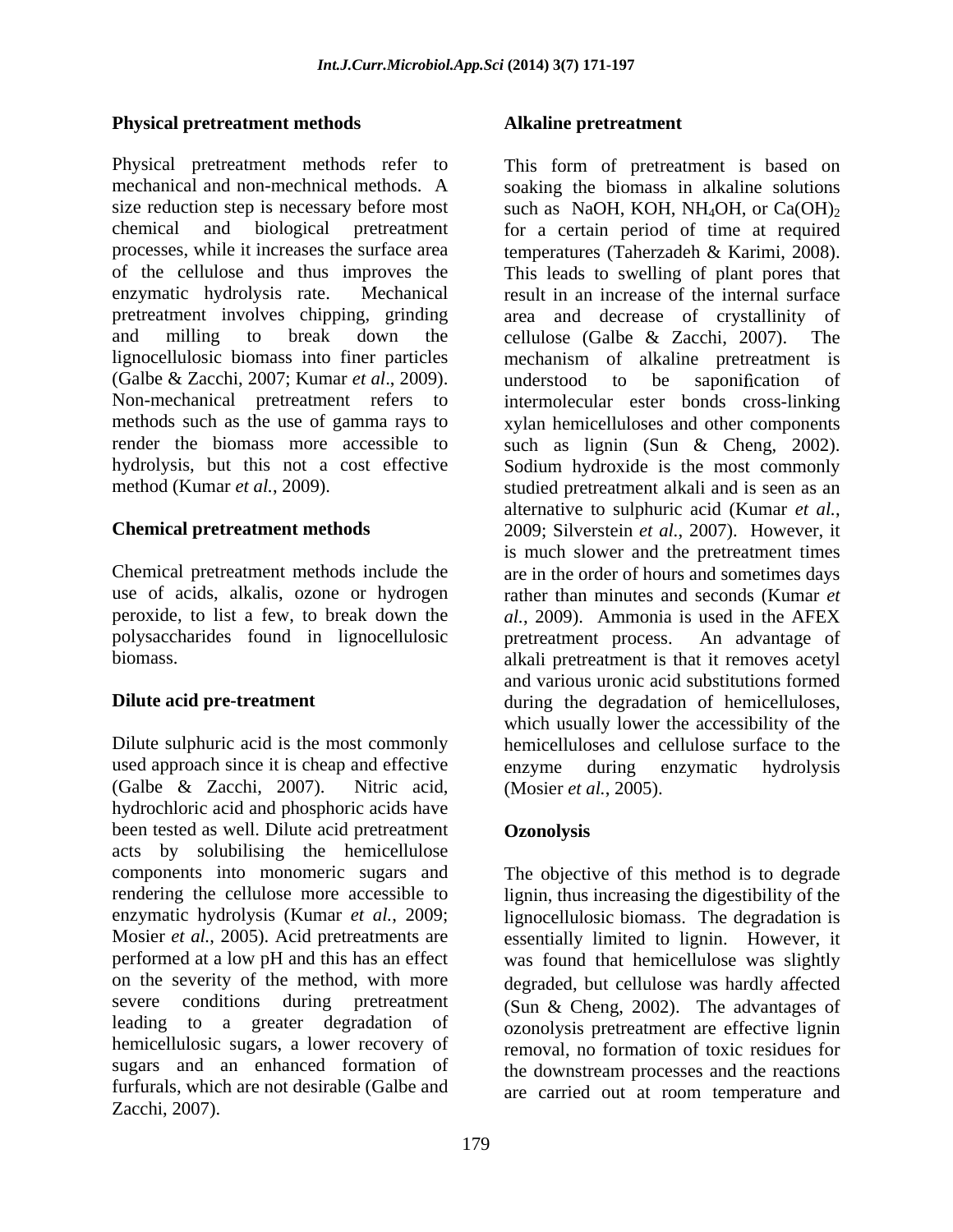pressure. However, a large amount of ozone

The oxidative delignification process **Physicochemical pretreatment methods** involves the addition of an oxidizing compound such as  $H_2O_2$  or peracetic acid to Physicochemical pretreatment methods the biomass for lignin biodegradation (Hendriks & Zeeman, 2009). Hydrogen peroxide pretreatment acts by solubilizing methods. The most commonly used the lignin through an oxidative process, thus bysicochemical methods for the loosening the lignocellulosic structure and pretreatment of lignocellulosic biomass are leads to improved enzymatic conversion. steam explosion and ammonia fiber However, the decomposition of hydrogen explosion (AFEX) methods (Kumar et al., peroxide in the presence of water at high temperatures has been reported, which results in decreased lignin and xylan solubilization (Silverstein *et al.*, 2007).

The organosolv (organosolvation) process the biomass to undergo explosive employs an organic or aqueous organic decompression. The biomass is usually common organic solvents that can be used in hemicellulose, thus improving the into smaller fragments that remain insoluble fibrils during hydrolysis (Mosier *et al.*) in the liquor, whereas hemicellulose is 2005). hydrolysed mostly into soluble components such as oligosaccharides, monosaccharides The addition of  $H_2SO_4$ ,  $SO_2$  or  $CO_2$  in steam and acetic acid, while lignin is hydrolysed explosion can effectively improve enzymatic primarily into lower molecular weight hydrolysis, decrease the production of fragments that dissolve in the aqueous inhibitory compounds, and lead to more ethanol liquor (Duff & Murray, 1996;

be drained from the reactor, evaporated, condensed and recycled to reduce operating

is required, making the process expensive the system is necessary to prevent them (Kumar et al., 2009; Sun & Cheng, 2002). inhibiting enzymatic hydrolysis, growth of **Oxidative delignification** (Sun & Cheng, 2002). costs. Moreover, removal of solvents from microorganisms as well as fermentation (Sun & Cheng, 2002).

Physicochemical pretreatment methods include methods that are a mixture of physical and chemical pretreatment methods. The most commonly used physicochemical methods for the explosion (AFEX) methods (Kumar *et al*., 2009)

### **Steam pretreatment**

**Organosolv process** pressure saturated steam and then the solvent mixture with inorganic catalysts subjected to high temperature (160–260°C) such as HCl or  $H_2SO_4$  to break the internal and high pressure saturated steam (0.69– lignin and hemicellulose bonds (Sun & 4.83 MPa) for several seconds or a few Cheng, 2002; Zhao *et al.*, 2009). Methanol, minutes before the material is exposed to ethanol, acetone, ethylene glycol and atmospheric pressure (Sun & Cheng, 2002). tetrahydrofurfuryl alcohol (THFA) are The role of the steam is to disrupt the the process. Cellulose is partially hydrolysed accessibility of enzymes to the cellulose Lignocellulosic biomass is heated with high pressure is quickly decreased. This forces the biomass to undergo explosive decompression. The biomass is usually 4.83 MPa) for several seconds or a few hemicellulose, thus improving the fibrils during hydrolysis (Mosier *et al*. 2005).

Kumar *et al.*, 2009).<br>
After pretreatment, the solvents used need to the solution of the solvents used need to the required (Sun & Cheng, 2002). complete removal of hemicelluloses. The disadvantage of using steam pretreatment is its high cost due to expensive equipment required (Sun & Cheng, 2002).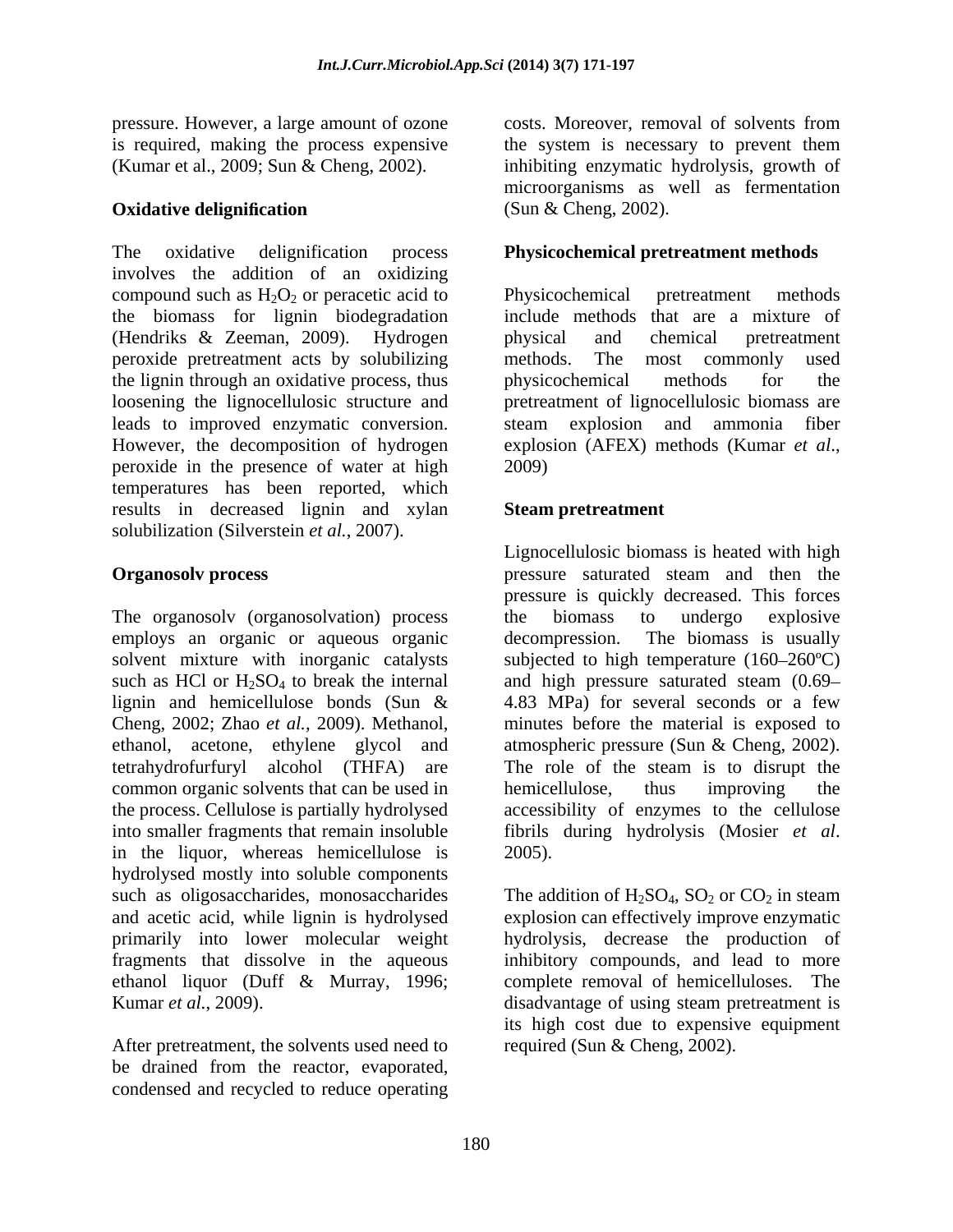Ammonia fibre explosion pretreatment peroxidases and laccases, which are operates on a similar concept to steam regarded as key enzymes for this process pretreatment, whereas in this instance (Lee *et al.*, 2007). Biological pretreatment lignocellulosic biomass is exposed to liquid is considered to be environmentally friendly ammonia at high temperature and pressure and energy saving since it requires no for a period of time, and then the pressure is quickly released (Galbe & Zacchi, 2007; temperatures. However, the rate of Sun & Cheng, 2002). The biomass is hydrolysis is very slow and some material is subjected to liquid ammonia (1-2 kg ammonia per kg of dry biomass) at temperatures below 100ºC and a pressure above 3 MPa for 10-60 min. During pretreatment, only a small amount of the hemicelluloses is solubilised and lignin is not removed. However, the pretreatment The subsequent step after pretreatment is alters the structure of the biomass, resulting in an increased water retention capacity and other structural carbohydrates are split into improved digestibility (Galbe  $\&$  Zacchi, their component sugars that can be utilised 2007). The AFEX pretreatment method has been used for herbaceous and agricultural of cellulose is carried out by cellulases residues including alfalfa, wheat straw, corn which are highly specific and the products of stover, municipal solid waste, switchgrass the hydrolysis are usually reducing sugars and sugarcane bagasse. However, this method only works moderately well on enzymatic hydrolysis is usually conducted at hardwoods and is not effective on materials mild conditions (pH 4.8 and temperature with a higher lignin content such as newspaper and aspen chips which contain up problem (Duff & Murray, 1996). Bacteria to 25% lignin (Mosier *et al.*, 2005; Sun & and fungi can synthesize cellulases under Cheng, 2002). **Amuzula fibre explosion preferentment**<br> **Amuzula Figre conduct and** *Transic* **conduction can also the particular conduction conduction in the conduction of the conduction of the conduction of the state is the state of the** 

rot, brown-rot and soft-rot fungi to degrade lignin (Sun & Cheng, 2002). White and soft White-rot fungi are the most effective endo-1.4-D-glucanohydrolase). which Lignin degradation by white-rot fungi,

**Ammonia fibre explosion pretreatment** *Pleurotus ostraetus* and *Trametes* **(AFEX)** *versicolor*, is an oxidative process that is catalyzed by lignin peroxidases, manganese peroxidases and laccases, which chemicals and is performed at low temperatures. However, the rate of lost as these organisms to an extent can consume cellulose and hemicelluloses (Galbe & Zacchi, 2007).

## **Enzymatic hydrolysis of cellulose**

**Biological pretreatment** the aerobic cultivation of the filamentous Biological pretreatment processes exploit the most effective enzymes for the the ability of microorganisms such as white-hydrolysis of crystalline cellulose (Sun & enzymatic hydrolysis whereby cellulose and by microorganisms. Enzymatic hydrolysis including glucose (Sun & Cheng, 2002). The  $45 - 50^{\circ}$ C) and does not result in a corrosion aerobic or anaerobic conditions. The major source of the commercial cellulases is from fungus Trichoderma reesei, which produces Cheng, 2002).

rots attack both cellulose and lignin, The term cellulases refers to enzymes from whereas brown rots attack mainly cellulose. three major groups: (i) endoglucanase (EG, basidiomycetes for the biological randomly attacks the regions of low pretreatment of lignocellulosic biomass. crystallinity in the cellulose chain, creating endo-1,4-D-glucanohydrolase), free chain ends; (ii) exoglucanase or  $cellobiohydrolase$  (CBH, 1,4- $\beta$ -D-glucan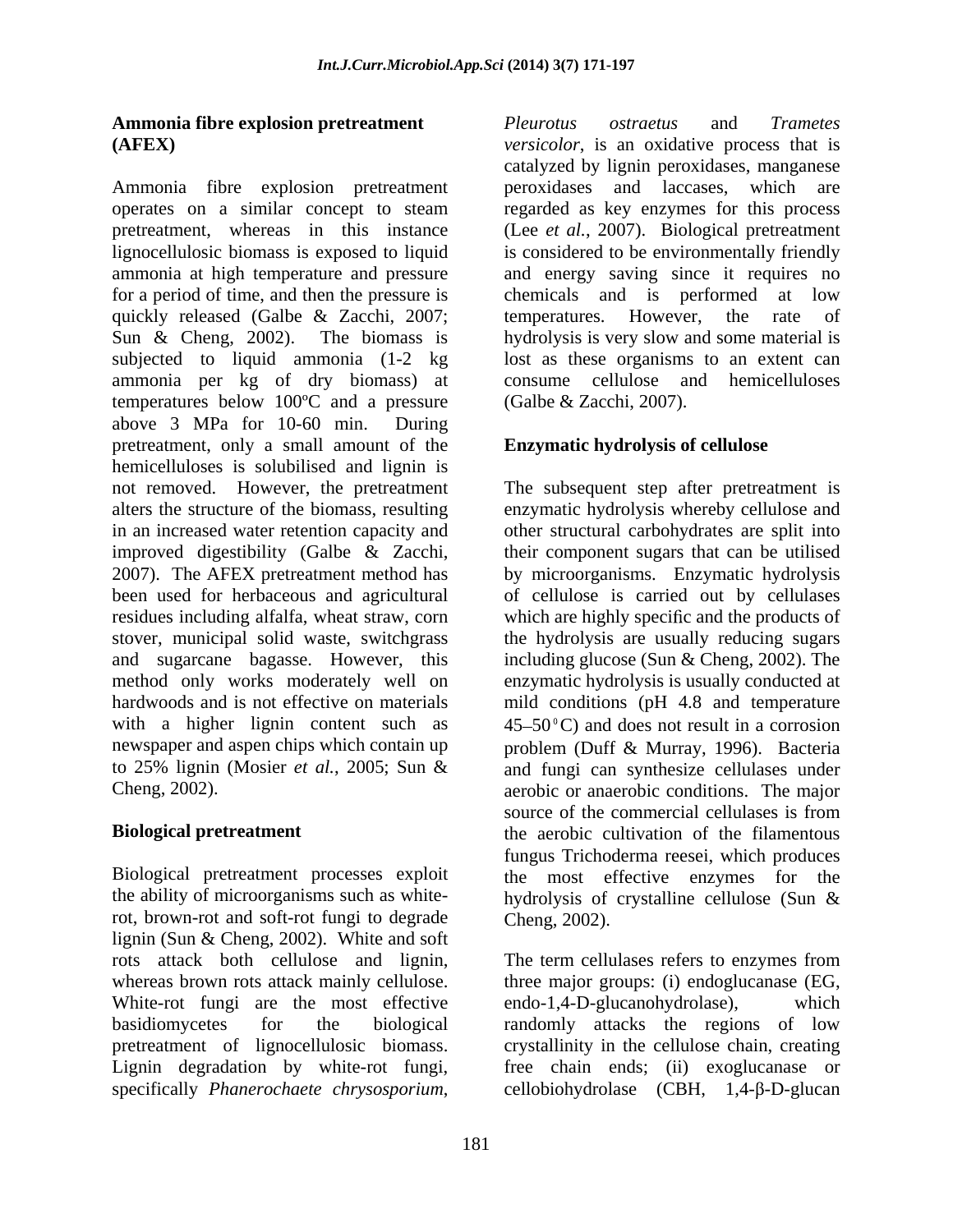cellobiodehydrolase), which degrades the cellulose further by removing cellobiose *al.*, 2007).

Bioethanol production is considered one of 1994). In the food industry, xylanases are biomass. The production of bioethanol from cakes, crackers, and other foods by lignocellulosic feedstocks is essential to improving the breakdown of *Saccharomyces cerevisiae,* which ferments glucose to ethanol but does not utilise pentoses. *Pichia stipitis* can utilize and *Escherichia coli* KO11, genetically modified with genes from *Zymomonas mobilis,* has been employed as an ethanologenic strain to **Animal feed production** ferment both glucose and xylose (Dien *et al.*, 1997; Dien *et al.*, 2003). Zymomonas *al.*, 1997; Dien *et al.*, 2003). *Zymomonas*  Microbial bioconversion of lignocellulosic *mobilis* has also been genetically modified biomass into single cell protein (SCP) or by for utilising various sugars for ethanol microbial protein enrichment of biomass for production. A microorganism capable of animal feed has been practiced for ages. utilising all sugars present in the feedstock is This has been carried out using a number of needed for improving the ethanol yield and methods such as ensilaging, submerged thus the economics of the bioethanol process (Hahn-Hägerdal *et al.*, 2007).

industrial applications. Currently been the case with single cell protein

units from the free chain ends; (iii)  $\beta$ - & Murray, 1996; Haltrich *et al.*, 1996; glucosidase, which hydrolyses cellobiose to Tengerdy & Szakacs, 2003). Xylanases are produce two glucose molecules (Duff & used commercially in the pulp and paper, Murray, 1996; Lynd *et al.*, 2002; Prasad *et* food, and animal feed industries. In the pulp **Products from lignocellulosic biomass** concentration of chlorine-containing **Bioethanol** subsequent discharge of organochlorines in the most predominant uses of lignocellulosic used to enhance the baking of cookies, replace starchy feedstocks, which are polysaccharides in the dough. In animal primary food sources for humans and feed feeds, xylanase aids the digestibility of for animals. After pretreatment and wheat by poultry and swine by decreasing enzymatic hydrolysis, fermentation of the the viscosity of the feed. Most commercial sugars released can be carried out by xylanases are produced by *Trichoderma*, ferment D-xylose and genes from it have fungi may also produce other enzymes such been cloned into *S. cerevisiae* (Hahn- as proteases, lipases and phytases on Hägerdal *et al.*, 2007; Jeffries & Jin, 2004). lignocellulosic substrates, in single or mixed filamentous fungi are used for production of cellulases and xylanases (Duff and paper industry, xylanases enhance the bleaching of pulp, decreasing the concentration of chlorine-containing compounds in the process and the the effluent (Beg *et al.*, 2000; Viikari *et al.*, 1994). In the food industry, xylanases are cakes, crackers, and other foods improving the breakdown of  $A$ *spergillus*, *Aureobasidium*, *Humicola* and *Talaromyces* Additionally, lignocellulolytic cultures (Tengerdy & Szakacs, 2003).

### **Animal feed production**

**Enzyme production Enzyme production Example 1 Example 1 Example 1 EXECU EXECU EXECU EXECU EXECU EXECU EXECU EXECU EXECU EXECU EXECU EXECU EXECU EXECU EXECU EXECU EXECU EXECU E** Lignocellulolytic enzyme complexes There are reports that large-scale enrichment containing cellulases, hemicellulases, of lignocellulose to microbial protein by pectinases and ligninases have numerous SSF proved to be non-economical, as has fermentation and solid state fermentation (Azuolay *et al.*, 1980; Nigam, 1998). The predominant method is either by submerged production or solid state fermentation (SSF).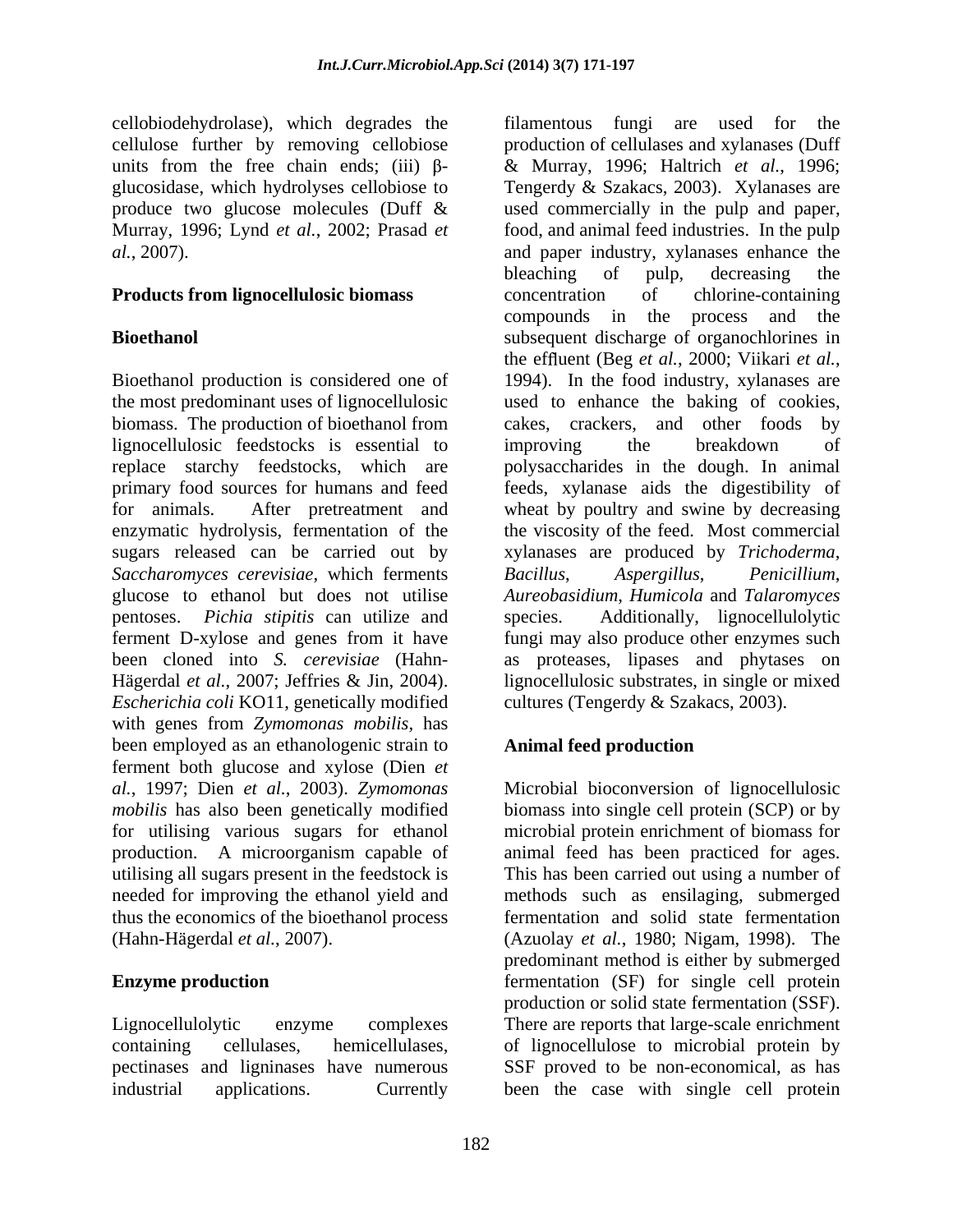production by traditional SF (Tengerdy  $\&$  *Opuntia* species contributes in times of Szakacs, 2003).

# *Opuntia ficus-indica* **biomass as carbon**

Crops with the ability to conserve water (Brutsch & Zimmerman, 1993). *Opuntia* offer a distinct agricultural advantage in arid species have many potential uses: the fruits and semi-arid regions. One of such crops is the prickly pear cactus(*Opuntia ficusindica*). The taxonomic genus *Opuntia*, anapolitas, used as animal feed and also have which belongs to the subfamily medicinal uses, to mention a few (Hamdi, Opuntioideae, family cactaceae, is a 1997; Hamdi, 2006; Stintzing & Carle, xerophyte consisting of about 200 to 300 species (Stintzing & Carle, 2005). *Opuntia* conditions, erratic rainfall and poor soils subject to erosion, having developed Europe. southern USA, whereas in North Africa the environments, namely their asynchronous conditions of limited water. Combined with this allows the plant to continue assimilation production by matterial SF (Tengerky & *Choualis* questics contributes in times of the contributes contributes (Contributes in the species of the excellent (Netza-Leberation). The species of the excellent of the species co

**feedstock** Australia, where the environmental drought as life saving crops for both humans and animals. Some species are even naturalized weeds in South Africa and Australia, where the environmental conditions are particularly favourable are of economic value whereas the cladodes (stems) are consumed by humans as napolitas, used as animal feed and also have medicinal uses, to mention a few (Hamdi, 2005).

species have adapted perfectly to arid (less In recent years, plantations for fruit or than 250 mm annual precipitation) and semi- forage production, as well as for use as arid zones (250 450 mm annual vegetable (nopalitos)and cochineal dye precipitation) characterized by drought production, have been developed in many phenological, physiological and structural *Opuntia* and *O. ficus-indica* in particular. adaptations to sustain their development in *Opuntia* species have become a constant these adverse environments (Nefzaoui & source of products and functions, originally Ben Salem, 2002; Stintzing & Carle, 2005). <br>The *O. ficus-indica* cactus originates from both subsistence and market-oriented the American continent and it is cultivated agriculture, contributing to the food security mainly for fruit production (Nobel *et al.*, of populations in agriculturally marginalized 1992). Young shoots are also eaten as a a areas. It was only from 1920-1930 onwards vegetable (nopalitos) in Mexico and that cultivation of *Opuntia* spp. for fodder cultivation of *O. ficus-indica* is used against *Opuntia ficus-indica* f. *inermis* (spineless soil erosion in arid areas as well as a forage cactus) (Nefzaoui & Ben Salem, 2002). substitute during drought (Malainine *et al.*, *Opuntia* is a source of highly digestible 2003). *Opuntia* cultivars have notable energy, water and minerals for animals, but adaptations for arid and semi-arid needs to be combined with a better protein reproduction and their crassulacean acid (de Kock, 2002; Nobel, 2002). For farmers metabolism (CAM) that enables them to in arid zones, *Opuntia* planting is one grow at a very high efficiency under solution to alleviate the problem of recurrent structural adaptations such as succulence, value of *Opuntia* make it a valuable of carbon dioxide and reach acceptable farmers in Brazil, Mexico, South Africa and productivity levels even in years of severe USA to survive prolonged and severe countries of Africa, America, Asia and There is increasing interest in as a wild plant and presently as a crop for both subsistence and market-oriented of populations in agriculturally marginalized areas. It was only from 1920-1930 onwards production was established, mainly based on *Opuntia* is a source of highly digestible energy, water and minerals for animals, but source to constitute a complete animal feed The succulence and nutritive emergency crop, permitting livestock droughts (de Kock, 2002). Prickly pear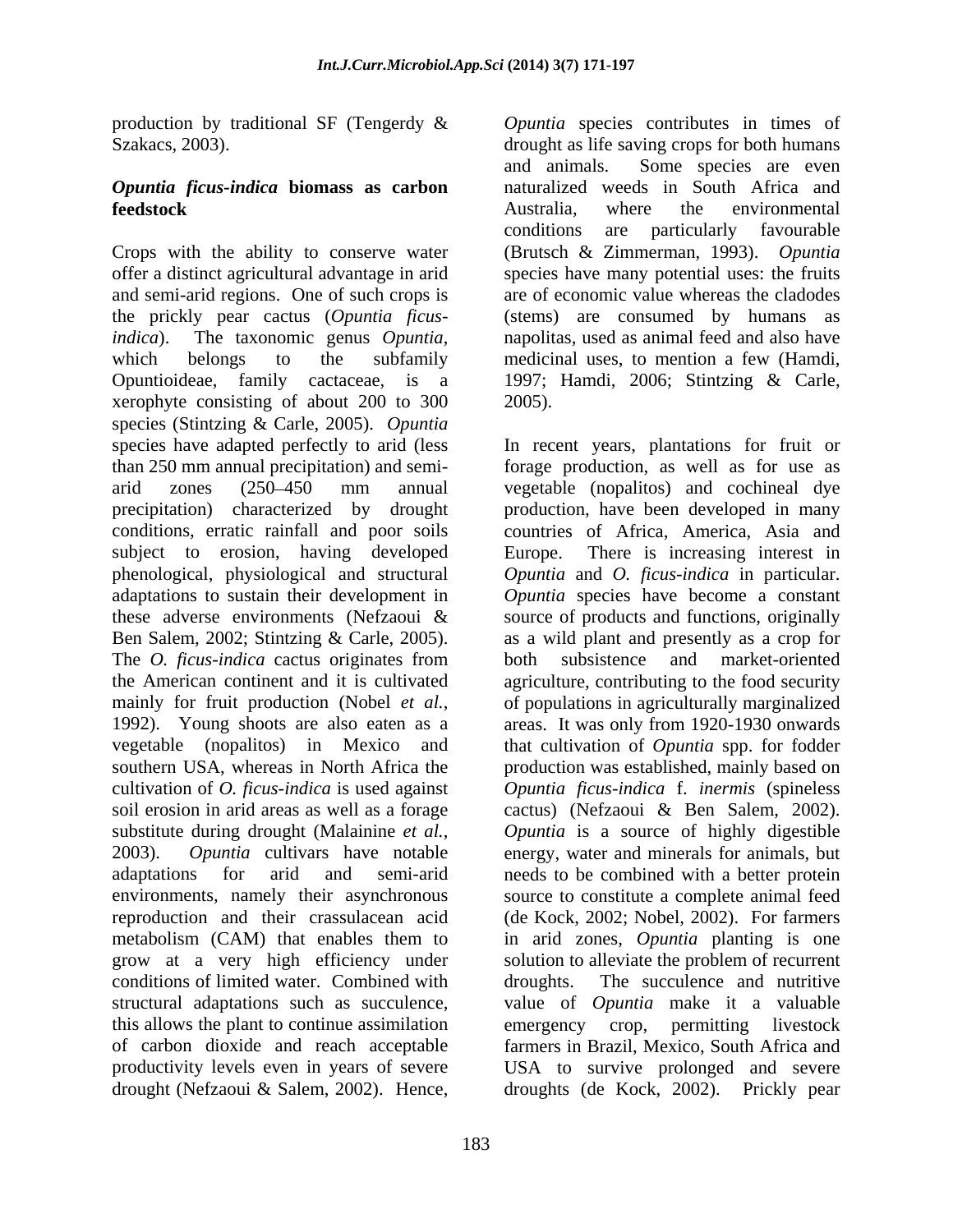cactus cladodes are used as fodder for developing cactus-pear industry in South ruminant animals, but require Africa is based on spineless cultivars of supplementation with other protein rich forage because of the low protein content of country during 1914 (Brutsch & the cladodes. This renders the prickly pear Zimmermann, 1993). Some of these cladodes not suitable for use as sole protein included the various Burbank spineless livestock feed (de Kock, 2002). The protein varieties, primarily utilized for fodder. content of the cladodes could be improved Currently, it is estimated that South Africa by single cell protein production; thus the has approximately 1 500 hectares of prickly cladodes have potential of serving as pear under intensive cultivation, which yield lignocellulosic feedstock for microbial about 15 000 tonnes of prickly pear per cultivation.

The exact date when *Opuntia ficus-indica* (L.) Miller was introduced to southern The composition of *O. ficus-indica* fruits Africa is not clear, although it was possibly and cladodes depends especially on the during the early European settlement of the Cape in the 17<sup>th</sup> century (Annecke & Moran, 1978; Brutsch & Zimmermann, 1993). In 1978; Brutsch & Zimmermann, 1993). In may vary from different geographical zones, South Africa, the prickly pear industry includes both wild spiny prickly pear and cultivated spineless prickly pear. During plant (Retamal *et al.*, 1987; Rodriguez-Felix recent years the spiny prickly pear has been declared a naturalized weed and its eradication has been enacted by law. However, the spineless form was preserved (Brutsch & Zimmermann, 1993). In the The fruit is a pear shaped multiseeded berry past, there had been heavy infestations of with a thick pericarp having a number of spiny prickly pear on about 900 000 ha of clefts of small prickles enclosing a red, veld, with the heaviest infestations in the violet, green or orange yellow, sweet, Eastern Cape and Karoo. However, with the luscious pulp, intermixed with a number of introduction since 1932 of insect enemies small, black, shiny seeds. *Opuntia* fruit such as *Dactylopius coccus* for the weighs approximately 30-70 g and the biological control of this plant, dense overall composition of the pear fruit is 48% infestations have largely been eliminated peel, 45% strained pulp and 7% seeds (Brutsch & Zimmerman, 1993). The (Hamdi, 2006; Merin *et al.*, 1987). The pH commercial exploitation of the spineless cactus had been achieved in a wide range of total solids content is 16%, which is climates. However, there is an influence of comparable to common fruit pulps such as climate on the distribution of the wild spiny apricots, apples, cherries, and plums cactus pear (Brutsch, 1997). The (Hamdi, 1997; Sawaya *et al.*, 1983). The exploitation of fruit from wild *Opuntia ficus-indica* in South Africa has been hasglucose and fructose as the predominant ongoing for hundreds of years. Much of the sugars in the pulp at a 60:40 ratio. They

*Opuntia ficus-indica* introduced into the country during 1914 (Brutsch & Zimmermann, 1993). Some of these annum (Swart & Swart, 2003).

### *Opuntia ficus-indica* **in South Africa Composition of** *Opuntia ficus-indica* **fruits and cladodes**

horticultural practices and the level of maturation. The composition of cladodes depending on the soil properties at the cultivation site, the season and age of the & Cantwell, 1988; Stintzing *et al.*, 2005).

## **Composition of fruits**

small, black, shiny seeds. *Opuntia* fruit overall composition of the pear fruit is 48% of the pulp is a slightly acidic 5.75 and the composition of the soluble carbohydrates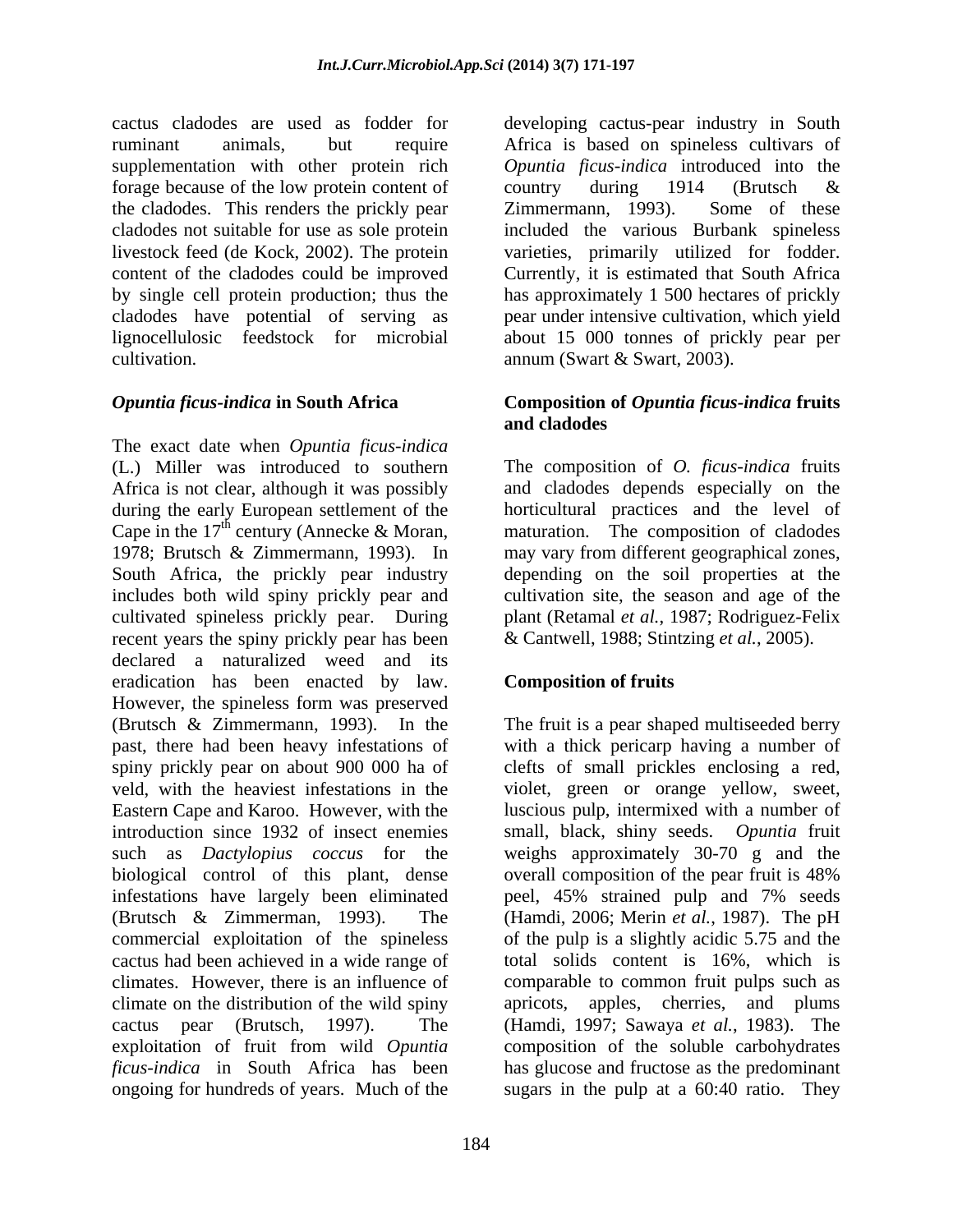constitute 10 to 13% of the fresh weight and has been studied (Paredes-Lopez *et al.*, more than 50% of the pulp dry weight (El 1976). In batch culture, the maximum

important fruit crop mostly for subsistence fruits serve as a source of carbohydrates and  $0.55 h^{-1}$ . vitamins in human nutrition. In southern California, the Indians dry large quantities **Production** of **alcoholic** drinks: of prickly pear fruit and use them as relish. Traditional alcoholic drinks are produced The fresh pulpy pears have good dietetic from prickly pear juice in Mexico such as properties because they aid digestion and colonche and pulque (Hamdi, 1997). The provide dietary fibres, organic acids and certain vitamins (Hamdi, 1997). Over 50% of the fruit (peel and seeds) are by-products and used as animal feed. **Composition of cladodes**

**Manufacture of jam**: Both prickly pear manufacturing of prickly pear jam (Sawaya consist of a mixture of mucilage and pectin. *et al.*, 1983). The jam has a desirable taste commercial foods as tuna honey, melcocha *al.*, 2002).

isobetanine and betalainic glucoside which moisture content of up to 92% due to their are responsible for the red beet colour of the

Prickly pear juice contains fermentable (0.8%) (Hamdi, 1997). There is a cultivated on prickly pear juice as the carbon source in batch and continuous cultivation taken as absolute values (Nefzaoui & Ben

Kossori *et al.*, 1998). Specific growth rate  $(\mu_{max})$  and the biomass Uses of prickly pear fruits according to sugar concentration. At 1% Human and animal food: In semi-arid zones  $Y_{x/s}$  values were 0.47 h<sup>-1</sup>, 4.84 g l<sup>-1</sup> and of Mexico, prickly pear has become an 0.426 respectively. The best yields occurred farmers (Pimienta-Barrios, 1994). Fresh 30°C during cultivation at a dilution rate of has been studied (Paredes-Lopez *et al.*, 1976). In batch culture, the maximum yield coefficient  $(Y_{x/s})$  of *C. utilis* varied according to sugar concentration. At 1% sugar,  $\mu_{\text{max}}$ , the biomass concentration and  $-1$   $4.84 \times 1^{-1}$  and , 4.84 g  $l^{-1}$  and and in the chemostat culture at pH 3.5 to 4.5 at  $0.55 \text{ h}^{-1}$ . . A construction of the construction of the construction of the construction of the construction of the construction of the construction of the construction of the construction of the construction of the construction of th

> **Production of alcoholic drinks**: final ethanol concentration obtained from diluted prickly pear juice was 5.45% v/v.

juice and preserves are canned in the carbohydrate-containing polymers, which with or without addition of any flavour a low protein and fat content but the crude compounds. Traditionally, the prickly pear fibre content is higher than that of most juice has been used to prepare such other vegetables (Hamdi, 2006; Inglese *et* pastry and tuna queso cake (Hamdi, 1997). varies depending on the soil properties at the **Source of natural food pigments**: plant (Retamal *et al.*, 1987; Rodriguez-Felix The prickly pear juice contains betanine, Generally, fresh cladodes have a high fruit (Hamdi, 1997). tissues containing numerous mucilaginous **Production of single cell protein (SCP):** Other constituents are carbohydrates (5.1%), sugars (glucose and fructose) and serves as a considerable variation in the literature suitable substrate for SCP production. The regarding the chemical composition of *O.*  production of SCP using *Candida utilis ficus-indica* cladodes. Therefore, data on The major components of cladodes are consist of <sup>a</sup> mixture of mucilage and pectin.The cladodes, just as other vegetables, have The composition of cladodes cultivation site, the season and age of the & Cantwell, 1988; Stintzing *et al.*, 2005). moisture content of up to 92% due to their crassulacean acid metabolism and stem cells that store large volumes of water. lipids (0.2%), minerals (1.9%), and protein (0.8%) (Hamdi, 1997). There is a the respective constituents should not be taken as absolute values (Nefzaoui & Ben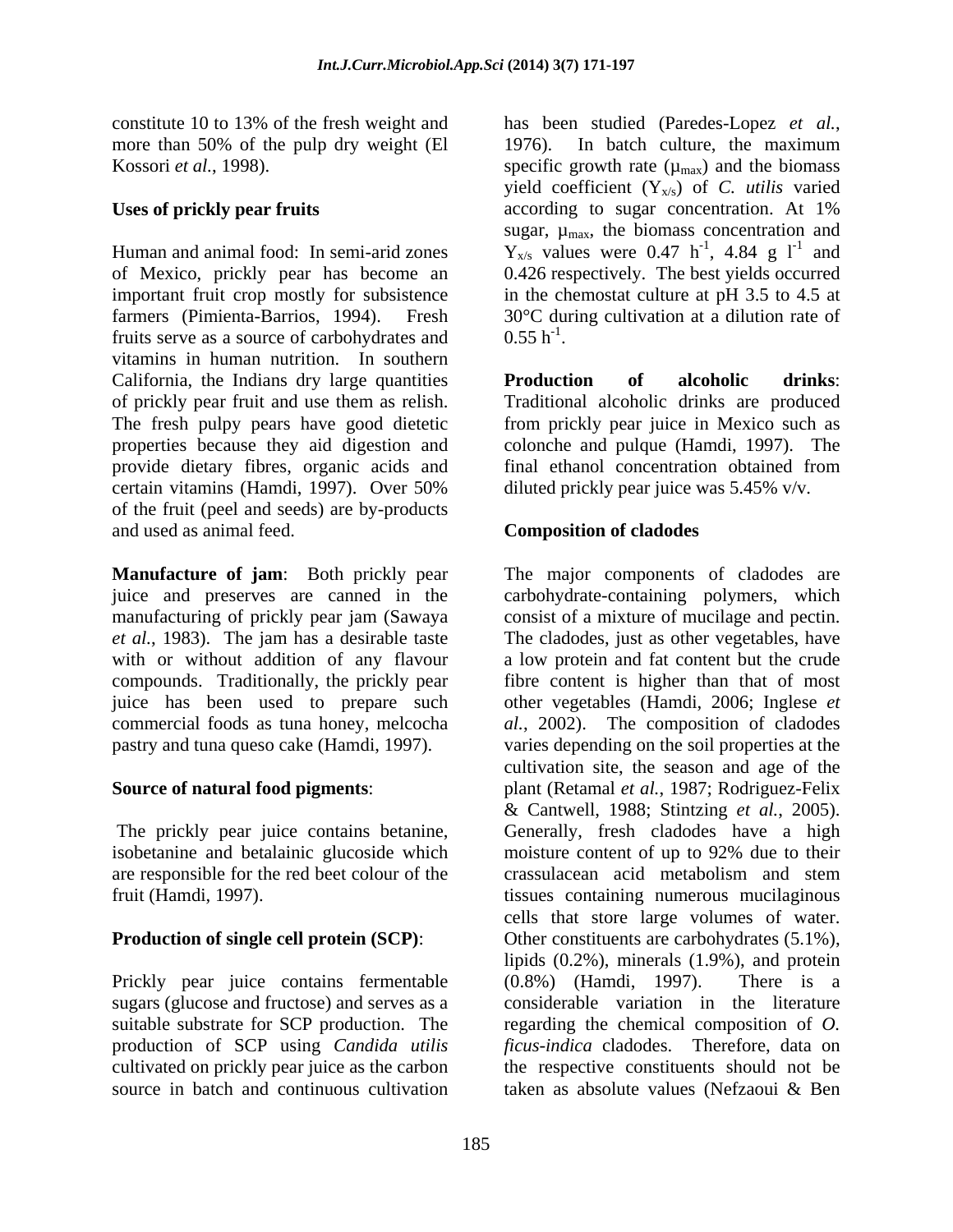21.6 g cellulose, and 48 g other *ficus indica* cladodes. (McGarvie & Parolis. 1979a). The

On a dry biomass basis, *O. ficus-indica*  carbohydrates (Malainine *et al*., 2005).

The cactaceae family is characterized by the production of a hydrocolloid commonly referred to as mucilage (Matsuhiro *et al.*, 1979b).<br>2006), which forms molecular networks that have the ability of retaining large amounts of water (Sepulveda *et al*., 2007). Mucilage is present in both the cladode and fruit of the plant. In the cladode it is stored in mucilaginous cells that are located within<br>dietary fibre, natural colourants and the chlorenchyma and parenchyma (Saenz, antioxidants, 2004). The chemical composition of mucilage in *O. ficus-indica* cladodes has been the subject of various studies by several authors. In general, the mucilage is a high molecular weight polysaccharide comprising variable amounts of L-arabinose, D-galactose, L-rhamnose and D-xylose as the major neutral sugars, as well as D sugar composition in *O. ficus-indica*  mucilage was approximately (dry weight) 8% galacturonic acid and 7% rhamnose. Similar results were also reported by Medina-Torres *et al*. (2000).

Salem, 2002; Stintzing & Carle, 2005). The The suggested primary structure describes composition of de-barbed cladodes, as the mucilage as a linear repeating core chain reported by Malainine *et al.* (2005), are 19.6 of  $(1\rightarrow 4)$  linked  $\alpha$ -D-galacturonic acid and g ash, 7.2 g fats and waxes, 3.6 g lignin,  $(1\rightarrow 2)$  linked  $\beta$ -L-rhamnose with lateral polysaccharides per 100 g (dry wt), but O-4 of rhamnose residues. The galactose crude protein was not determined. Table 5 side residues present further branching in the shows the typical range of constituents of *O.*  O-3 or both the O-3 and O-4 positions cladodes contain approximately 22% types of oligosaccharides, mostly cellulose, 13% hemicellulose and 34% acidic polysaccharides (mucilage and identified. These invariably contain  $(1\rightarrow 5)$ pectins), giving roughly 69% total linked L-arabinose residues and D-xylose as **Mucilage component** galacturonic acid are presumed to be chains of  $(1\rightarrow 6)$ - $\beta$ -D-galactose attached to (McGarvie & Parolis, 1979a). The composition of the acid-labile peripheral chains is complex with at least 20 different types of oligosaccharides, mostly disaccharides and trisaccharides being linked L-arabinose residues and D-xylose as terminal groups, giving a xylose:arabinose ratio of approximately 1:2. Rhamnose and confined to the acid resistant backbone of the mucilage as they do not appear after the mucilage hydrolysis (McGarvie & Parolis, 1979b).

### **Economic uses of prickly pear cladodes**

*Opuntia* cladodes are potential sources of foods and functional components such as dietary fibre, natural colourants antioxidants.

galacturonic acid (Medina-Torres *et al.*, from cladodes are jam, chutney, candied<br>2000; Sáenz *et al.*, 2004; Sepúlveda *et al.*, popules, etc. (Saenz, 2002; Stintzing &<br>2007). According to Nobel *et al.* (1992), the Carl  $42\%$  arabinose,  $22\%$  xylose,  $21\%$  galactose,  $\frac{1}{10}$  egg protein (Hamdi 1997) **Human food**: The young cladodes, called "nopalitos", are consumed as vegetables in Mexico and in the southwestern United States (Sáenz, 2002). The prickly pear pads are harvested, cleaned, cut into small pieces and it is either sold fresh or preserved by various methods. Further products derived from cladodes are jam, chutney, candied nopales, etc. (Saenz, 2002; Stintzing & Carle, 2005). Based on the determination of ten amino acids, the biological value of prickly pear cactus pads was 72.6% relative to egg protein (Hamdi, 1997).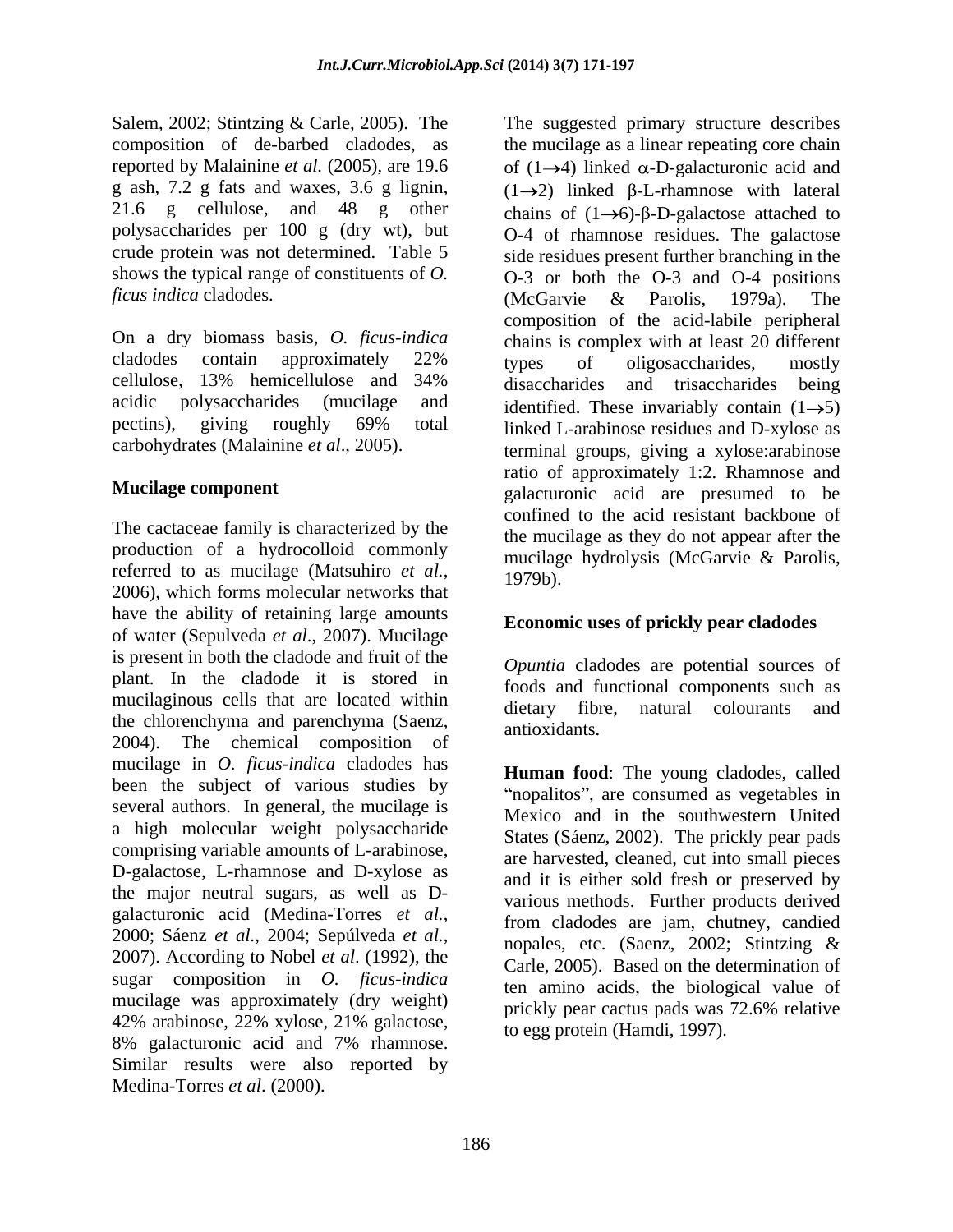### **Alcohol production from cladodes** conditions, CAM plants are superior to C<sub>3</sub>

*cerevisiae* using prickly pear cladodes as a

*Dactylococcus coccus* Costa, a parasitic South Africa and Argentina (Stintzing *et al.*, feed.<br>2005). However, cochineal is presently

Salem, 2002). Under optimal conditions, (Hamdi, 1997). However, the protein the various types of plants can produce similar amounts of dry matter per surface by single cell protein production. The

Ethanol production by *Saccharomyces*  specifically *O. ficus-indica*, have been substrate was carried out after enzymatic times of drought, primarily by providing hydrolysis using cellulase followed by acid digestible energy, water and vitamins. hydrolysis of substrate (Retamal *et al.*, Although mainly used for cattle, *O. ficus*-<br>1987). The highest ethanol concentration *indica* has also been used as forage for pigs. obtained by direct fermentation was 1.4% (w/v). with other forages to complete the daily diet **Cochineal production**: Cochineal is although rich in carbohydrates and calcium produced by drying and milling adult female (de Kock, 2002). *Opuntia* biomass also has insect of the prickly pear cladodes. One consumed in large amounts, especially when kilogram of cochineal could be obtained it is the major feed. This is attributed to a from 140 000 insects, amounting to a high oxalic acid content in the cladodes (de pigment content of 50% of their total weight Kock, 2002). Since it grows in severely (Stintzing *et al.*, 2005). Cochineal is a degraded land, its use is important because pigment blend mainly consisting of carminic of its abundance in areas where few crops acid (hydroxyanthraquinone derivative), but can grow. It is estimated that, worldwide, also kermesic and flavokermesic acids. 900 000 ha are under cultivation with Carminic acid is useful in the food industry *Opuntia* species for forage production (Ben for its natural red colour and also finds Salem *et al.*, 2002). Whereas spineless application in the cosmetic and textile types need to be protected against animal industry. The worldwide production of grazing, the more cold-hardy, slower cochineal has increased with Peru, the growing spiny types require no such Canary Islands and Chile as the main protection, although it is necessary to burn producers, followed by Mexico, Bolivia, off the spines before using for livestock conditions, CAM plants are superior to  $C_3$ and  $C_4$  plants. The cladodes of cacti, and exceptionally useful livestock forage in Although mainly used for cattle, *O. ficusindica* has also been used as forage for pigs. However, the cladodes must be combined because *Opuntia* biomass is poor in protein, a laxative effect on livestock when feed.

replaced by cheaper synthetic alternatives or The Tunisian government showed that by other natural pigments of plant origin. feeding livestock with *O. ficus-indca* Animal **fodder**: Prickly pear cactus is fold times cheaper than conventional forage. useful not only because it can withstand However, the addition of straw or alfalfa hay drought, but also because its conversion to the cladodes before feeding livestock is efficiency is greater than  $C_3$  grasses and  $C_4$  recommended (de Kock, 2002). In South broad leaf plants. Biomass generation per Africa, an ensilage of 84% minced cladodes unit of water is on average about three times plus 16% lucerne and straw hay gave a higher than for C<sub>4</sub> plants and five times product of high quality that maintained a higher than for  $C_3$  plants (Nefzaoui & Ben s good level of milk production by cows area, but under arid and semi-arid efficient utilization of this abundantlycladodes during drought was two to threegood level of milk production by cows (Hamdi, 1997). However, the protein content of the cladodes could be improved by single cell protein production.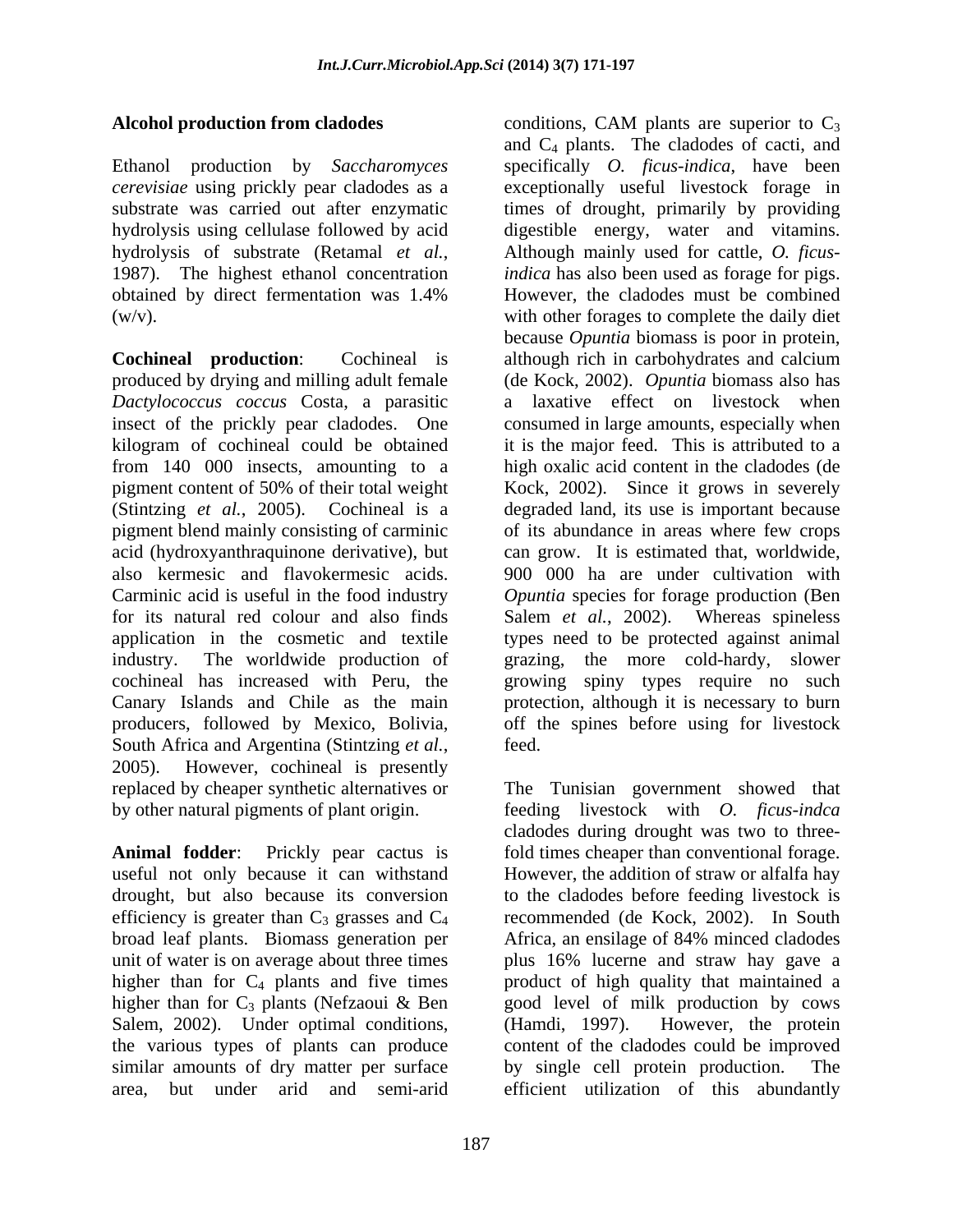available biomass to produce low cost SCP will reduce the dependency on commercial protein concentrates for livestock feeds and effect of climate change and desertification, thus improve food security. Single cell this may serve as a useful animal fodder if protein from lignocellulosic agricultural the protein content can be improved. biomass can serve as a superior source of Protein enrichment of prickly pear cladodes high quality supplemental protein in through yeast single cell protein production livestock feeds (Rajoka, 2005).

In spite of the abundant supply and uses of the prickly pear cladodes in South Africa, it action this compound causes in cattle. The

**Results and Discussion results and Discussion results and Property of American Results** and **Property** is use of cladodes is limited to drought periods and with the increasing awareness of the has the potential of yielding a well-balanced animal feed. This will improve the protein quality of animal feed and reduce the cost of procurement of protein concentrates in animal feed formulations.

is of limited use as animal fodder due to its protein production from prickly pear to low protein content. Moreover, it is not a provide a protein enriched animal fodder. desirable stand-alone animal feed because of Most of the protein enrichment of cladodes its high oxalic content and the laxative on farms were carried out by the less cost There are very few reports on the single cell effective traditional ensilaging.

**Table.1.1** Average composition of microorganisms (% dry weight).Adapted from Miller & Litsky (1976)

| Constituent   | Filamentous | Algae           | Yeasts         | Bacteria             |
|---------------|-------------|-----------------|----------------|----------------------|
|               | fungi       |                 |                |                      |
| Protein       | $30 - 45$   |                 | $45 - 55$      |                      |
| Fat           |             | $40-60$<br>7-20 |                | $50-65$<br>$1.5-3.0$ |
| Ash           | $9-14$      | $8 - 10$        | $5 - 9.5$      | $\sim$ $\sim$        |
| Nucleic acids | $7-10$      |                 | $-10$<br>$0-1$ | $3 - 12$             |

**Table.1.2** Essential amino acid content of microorganisms of interest for SCP production (g per 16 g N) compared to conventional protein sources (Lichtfield, 1979; Boze *et al.,* 1992)

| Protein Source              | Carbon          | Cys Ile          |     | Leu | Lys |                 |     |     | Met Phe Thr Try Val |                 |
|-----------------------------|-----------------|------------------|-----|-----|-----|-----------------|-----|-----|---------------------|-----------------|
|                             | substrate       |                  |     |     |     |                 |     |     |                     |                 |
| FAO reference               |                 | 2.0              | 4.2 | 4.8 | 4.2 | 2.2             | 2.8 | 2.8 |                     | $1.0 \quad 4.2$ |
| Soybean meal                |                 |                  | 2.2 | 3.5 | 2.8 | $0.6\,$         | 2.2 | 1.9 | $0.6$ 2.3           |                 |
| Fishmeal                    |                 | 0.7              | 3.2 | 5.0 | 4.9 | 1.9             | 2.9 | 3.0 | $0.9$ 3.7           |                 |
| Egg                         |                 | $\mathcal{L}$ .4 | 6.7 | 8.9 |     | 6.5 5.1 5.8 5.1 |     |     | $1.6$ 7.3           |                 |
| <b>Algae</b>                |                 |                  |     |     |     |                 |     |     |                     |                 |
| Chlorella sorokiniana $CO2$ |                 |                  | 3.4 | 4.0 | 7.8 | 1.8             | 2.7 | 3.2 |                     | $1.4$ 5.1       |
| Spirulina maxima            | CO <sub>2</sub> | 0.4              | 5.8 | 7.8 | 4.8 | 1.5             | 4.6 | 4.6 |                     | $1.3\quad 6.3$  |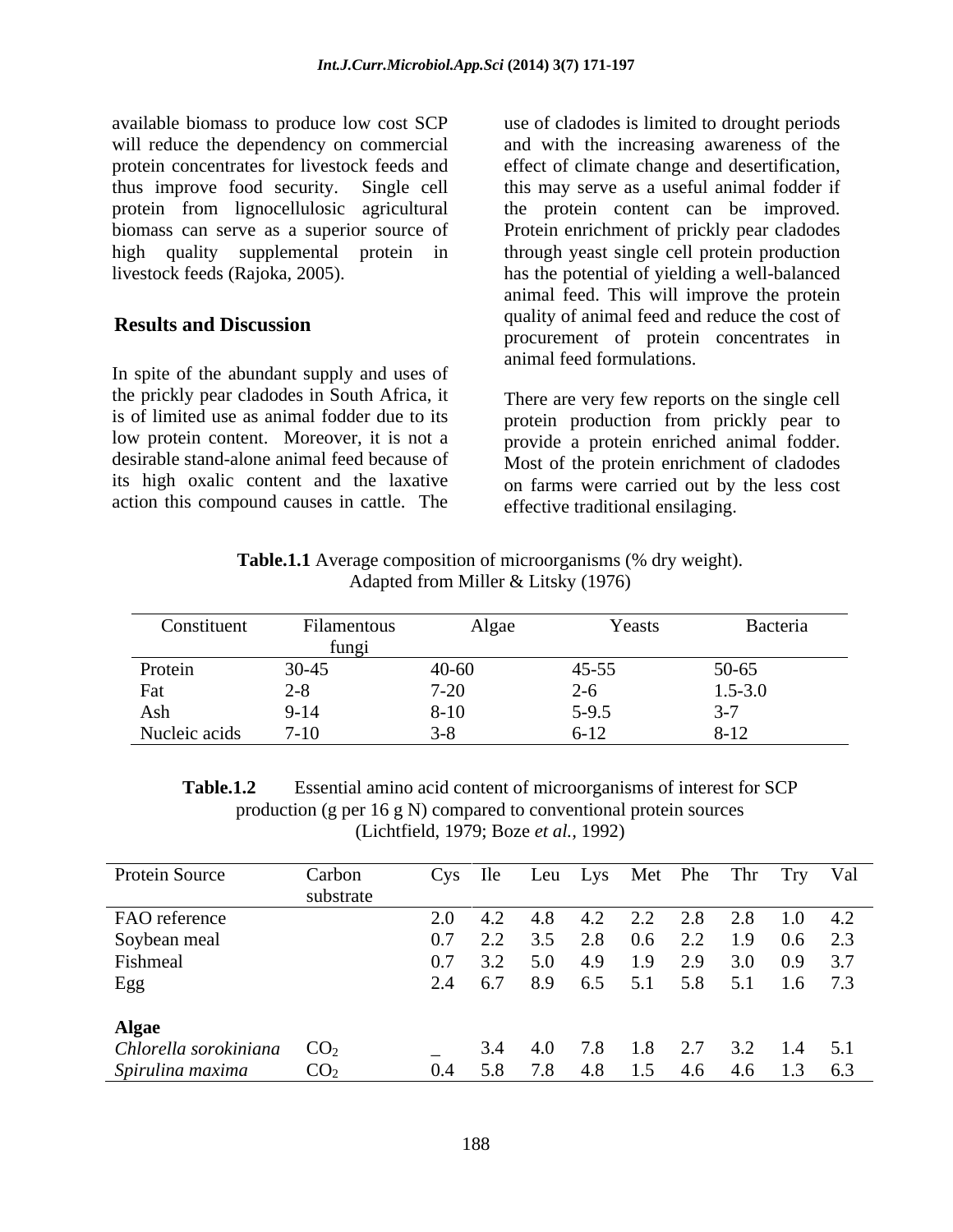| <b>Bacteria</b> and<br><b>Actinomycetes</b> |                   |                 |     |     |     |     |     |           |     |               |
|---------------------------------------------|-------------------|-----------------|-----|-----|-----|-----|-----|-----------|-----|---------------|
| Cellulomonas<br>alcaligenes                 | Bagasse           | $\equiv$        | 5.4 | 7.4 | 7.6 | 2.0 |     | $4.7$ 5.5 |     | 7.1           |
| Methylophilus<br>methylotrophus             | Methanol          | $0.6\,$         | 4.3 | 6.8 | 5.9 | 2.4 | 3.4 | 4.6       |     | $0.9$ 5.2     |
| Thermomonospora<br>Fusca<br><b>Yeasts</b>   | Cellulose<br>pulp | 0.4             | 3.2 | 6.1 | 3.6 | 2.0 | 2.6 | $4.0_{-}$ |     | 13.0          |
| Candida lipolytica                          | $n$ -Alkanes      | 1.1             | 4.5 | 7.0 | 7.0 | l.8 |     | 4.9       | 1.4 | 5.4           |
| Candida utilis                              | Ethanol           | 0.4             | 4.5 | 7.1 | 6.6 |     |     | 5.5       | 1.2 | 5.7           |
| Kluyveromyces fragilis                      | Whey              | $\sim$          | 4.0 | 6.1 | 6.9 | 1.9 | 2.8 | 5.8       | 1.4 | 5.4           |
| Saccharomyces<br>Cerevisiae                 | Molasses          | 1.6             | 5.5 | 7.9 | 8.2 | 2.5 | 4.5 |           |     | $4.8$ 1.2 5.5 |
| <b>Filamentous fungi</b>                    |                   |                 |     |     |     |     |     |           |     |               |
| Aspergillus niger                           | Molasses          | 1.1             | 4.2 | 5.7 | 5.9 | 2.6 | 3.8 | 5.0       | 2.1 | 5.2           |
| Morchella crassipes                         | Glucose           | 0.4             | 2.9 | 5.6 | 3.5 | 1.0 | 1.9 | 3.0       | 1.5 | 3.0           |
| Paecilomyces variotii                       | Sulphite          | $1.1 \quad 4.3$ |     | 6.9 | 6.4 | 1.5 | 3.7 | 4.6       |     | $1.2$ 5.1     |
|                                             | waste liquor      |                 |     |     |     |     |     |           |     |               |

**Table.1.3** Microorganisms used for SCP production, listed according to carbon source

(Boze *et al.*, 1992).

| Substrate             | Microorganism                                                        |
|-----------------------|----------------------------------------------------------------------|
|                       | Algae                                                                |
|                       | Chlorella pyrenoidosa, C. regularis, C. sorokiniana, Oocystis        |
| CO <sub>2</sub>       | polymorpha, Scenedesmus quadricaula, Spirulina maxima, S.            |
|                       | plantensis, Dunaliella bardawil                                      |
|                       | <b>Bacteria, including actinomycetes</b>                             |
| $n$ - Alkanes         | Acinetobacter cerificans, Achromobacter delvacuate, Mycobacterium    |
|                       | phlei, Nocardia sp., Pseudomonas sp.                                 |
|                       | Corynebacterium hydrocarbonoclastus, Nocardia paraffinica,           |
| Methane               | Acinetobacter sp., Flavobacterium sp., Hyphomicrobium sp.,           |
|                       | Methylomonas methanica, Methylococcus capsulatus                     |
|                       | Methylomonas methylovora, M. clara, M. methanolica,                  |
| Methanol              | Flavobacterium sp., Methylophilus methylotrophus, Pseudomonas        |
|                       | sp., Streptomyces sp., Xanthomonas sp.                               |
| Ethanol               | Acinetobacter calcoaceticus                                          |
| Cellulosic wastes     | Thermonospora fusca                                                  |
| Sulphite waste liquor | Pseudomonas denitrificans                                            |
|                       | <b>Yeasts</b>                                                        |
| $n$ -Alkanes          | Candida lipolytica, C. tropicalis, C. guilliermondii, C. maltosa, C. |
|                       | paraffinica, C. oleophila, Yarrowia lipolytica                       |
| Methanol              | Candida utilis, Hanseniaspora sp., Pichia pastoris, Hansenula sp.,   |
|                       | Kloeckera sp.                                                        |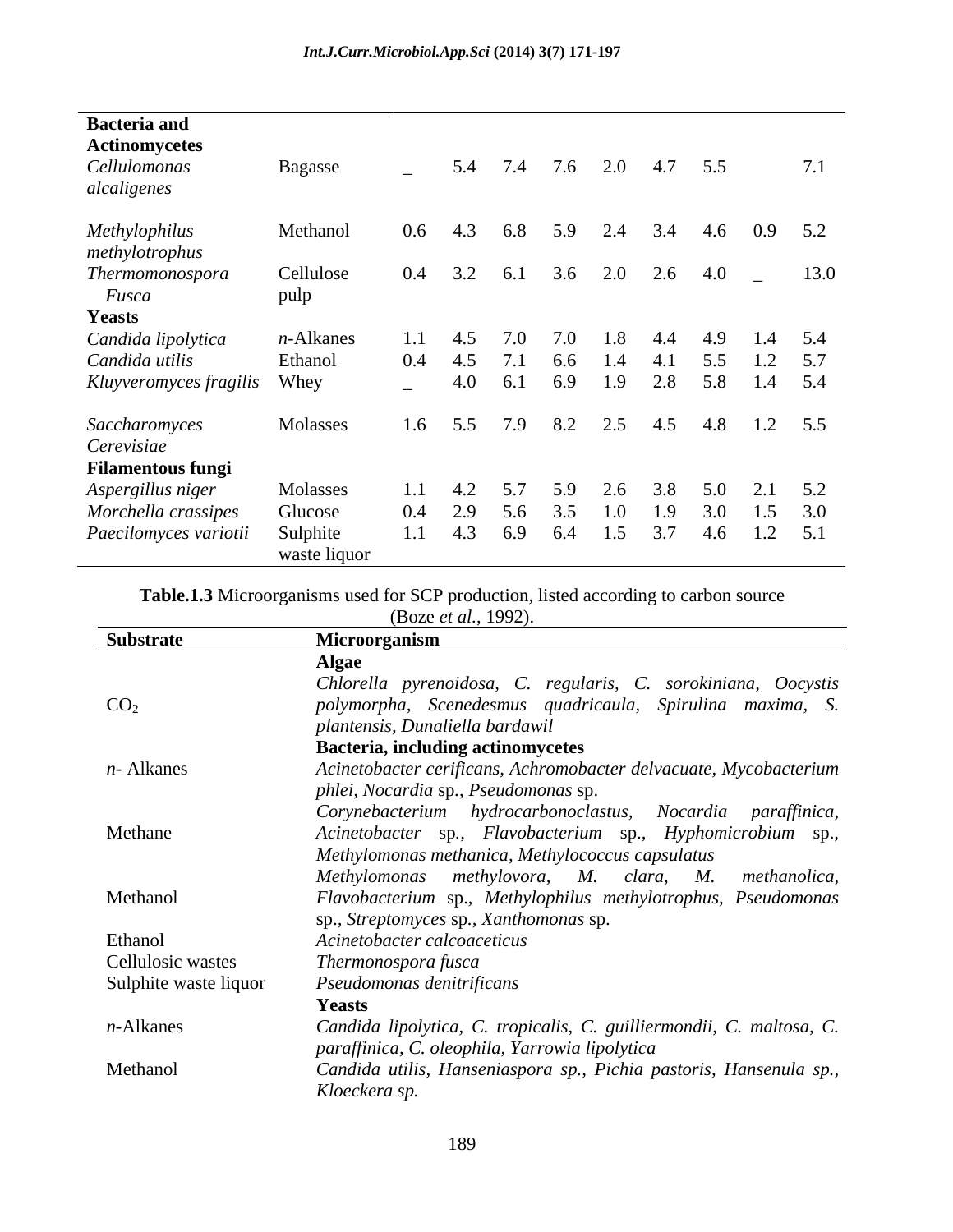| <b>Substrate</b>      | <b>Microorganism</b>                                                 |
|-----------------------|----------------------------------------------------------------------|
| Whey                  | Kluyveromyces fragilis, Candida intermedia                           |
| Cane molasses         | Saccharomyces cerevisiae                                             |
| Starch                | Schwanniomyces alluvius, Lipomyces kononenkoeae                      |
|                       | Candida rugosa, C. utilis, C. lipolytica, C. blankii, C. curvata, C. |
| Lipids                | deformans, C. parapsilosis                                           |
| Sulphite waste liquor | Candida utilis, C. tropicalis                                        |
|                       | <b>Filamentous fungi</b>                                             |
| Glucose               | Agaricus blazei, A. Campestris                                       |
| Malt-molasses         | Agaricus campestris                                                  |
| Starch                | Aspergillus niger, Fusarium venenatum "graminearum"                  |
| Sulphife waste liquor | Paecilomyces variotii                                                |
| Cellulose             | Chaetomium cellulolyticum, Trichoderma viride                        |
| Brewery waste         | Calvatica gigantean                                                  |
| Carob bean extract    | Aspergillus niger, Fusarium moniliforme                              |

Table 1.3 (continued)

**Figure.1.1** General structure of cellulose, hemicellulose and lignin biopolymers found in lignocellulosic biomass (Chang, 2007).

cellulose



hemicellulose



lignin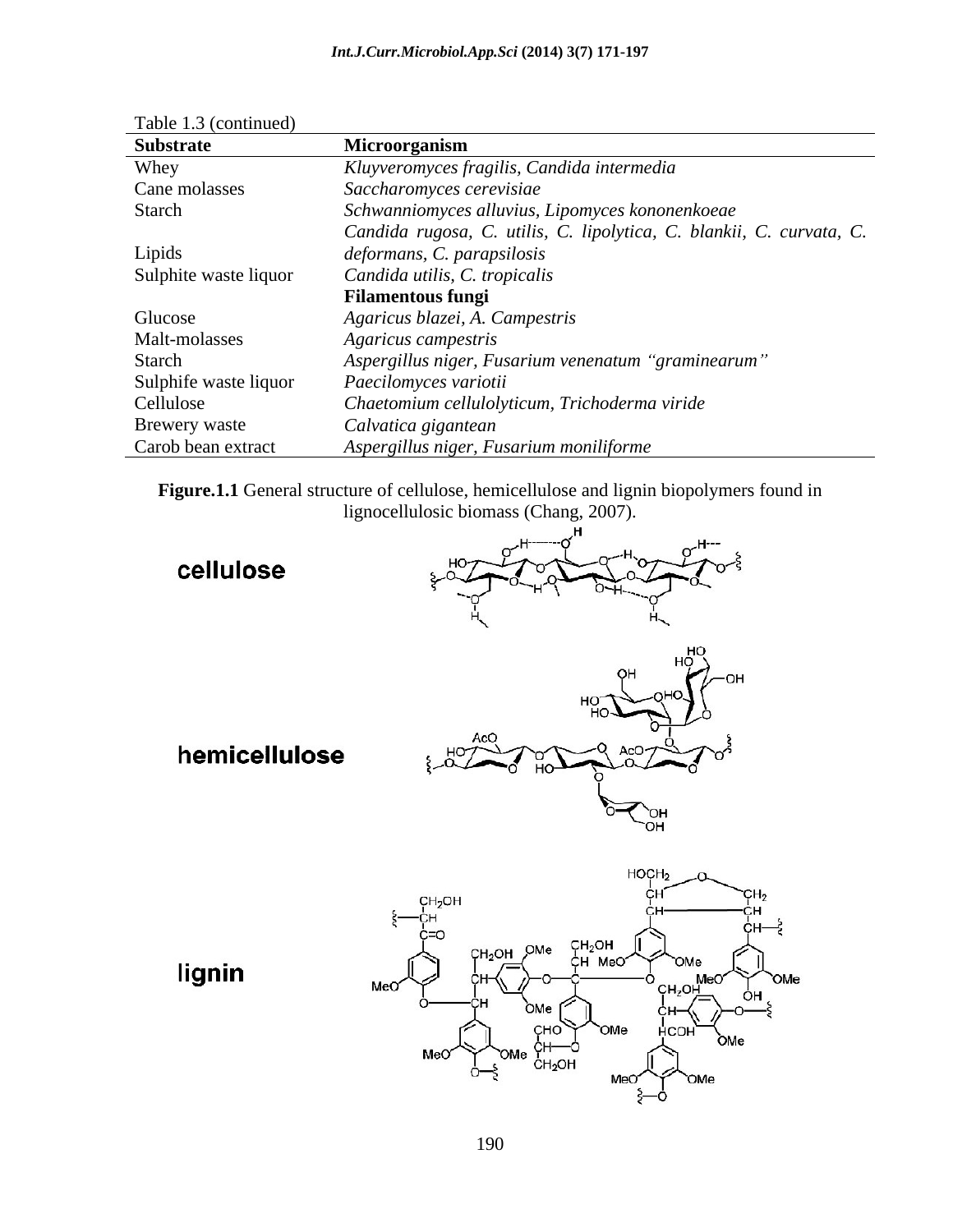| <b>Constituent</b>            | Pulp   | <b>Skin</b> |
|-------------------------------|--------|-------------|
| Protein                       | $5-13$ | 8.3         |
| Non-protein nitrogen          | 0.025  | 0.024       |
| Lipids                        | 0.97   | 2.43        |
| Total fibre                   | 20.5   | 40.8        |
| Ash                           | 8.5    | 101<br>12.1 |
| Ethanol soluble carbohydrates | 58.3   | 27.6        |
| Starch                        | 4.55   | 7.12        |

**Table.1.4** Crude composition of the prickly pear fruit (% w/w, dry matter) (El Kossori *et al*., 1998)

**Table.1.5** Mean chemical composition of despined *Opuntia ficus-indica* cladodes (adapted from Stintzing & Carle, 2005)

| <b>Constituent</b>      | Fresh weight $(g/100g)$ Dry weight $(g/100g)$ |         |
|-------------------------|-----------------------------------------------|---------|
| Water                   | 88-95                                         |         |
| Carbohydrates           |                                               | $64-71$ |
| (total polysaccharides) |                                               |         |
| Ash                     |                                               | 19-23   |
| Crude fibre             |                                               |         |
| Protein                 | $0.3 - i$                                     | $4-10$  |
| Lipid                   | 0.2                                           |         |

- Anderson, P.J., McNeil, K.E. & Watson, K. (1988) Thermotolerant single cell protein production by *Kluyveromyces marxianus* var. *marxianus*. *J Ind Microbiol* 3, 9-14.
- Annecke, D.P. & Moran, D.C. (1978) Critical reviews of biological pest control in South Africa. 2. The pricklypear, *Opuntia Afr.* 41, 161-188.
- Anupama & Ravindra, P. (2000) Value-added food: single cell protein. *Biotechnol Adv*
- (2005) Protein enrichment of cactus pear *Saccharomyces cerevisiae* in solid-state
- Aristidou, A. & Penttilä, M. (2000) Metabolic engineering applications to renewable resource utilization. *Curr Opin*

**References** *Biotechnol* 11, 187-198. *Biotechnol* 11, 187-198.

- Armstrong, D.W., Martin, S.M. & Yamazaki, H. (1984) Production of ethyl acetate from dilute ethanol solutions by *Candida utilis*. *Biotechnol Bioeng* 26, 1038-1041.
- Aucamp, A. & Danckwerts, J.E. (1989) Grazing management: A strategy for the future. Introduction' National Department of Agriculture. Pretoria, South Africa.
- *ficus-indica*(L.)Miller. *J Entomol Soc S.* Auerbach, H., Oldenburg, E. & Weissbach, F.<br>
(1998) Incidence of Penicillium Auerbach, H., Oldenburg, E. & Weissbach, F. (1998) Incidence of Penicillium roqueforti and roquefortine C in silages. *J Sci Food Agric* 76, 565-572.
- 18, 459-479. Azuolay, G., Jouanneau, F., Bertrand, J., Araújo, L.F., Medeiros, A.N., Neto, A.P., Rapheal, A., Janssens, J. & Lebeault, Oliveira, L.S.C. & da Silva, F.L.H. (*Opuntia ficus-indica* Mill) using Rapheal, A., Janssens, J. & Lebeault, J.M. (1980) Fermentation methods for protein enrichment of cassava and corn with *Candida tropicalis*. *Appl Environ Microbiol* 39, 41-47.
	- fermentation. *Braz Arch Biol Techn* 48, 161-168. **hoondal**, **G.S.** (2000) **Enhanced** Beg, Q.K., Bhushan, B., Kapoor, M. & Hoondal, G.S. (2000) Enhanced production of a thermostable xylanase from *Streptomyces* sp. QG-11-3 and its application in biobleaching of eucalyptus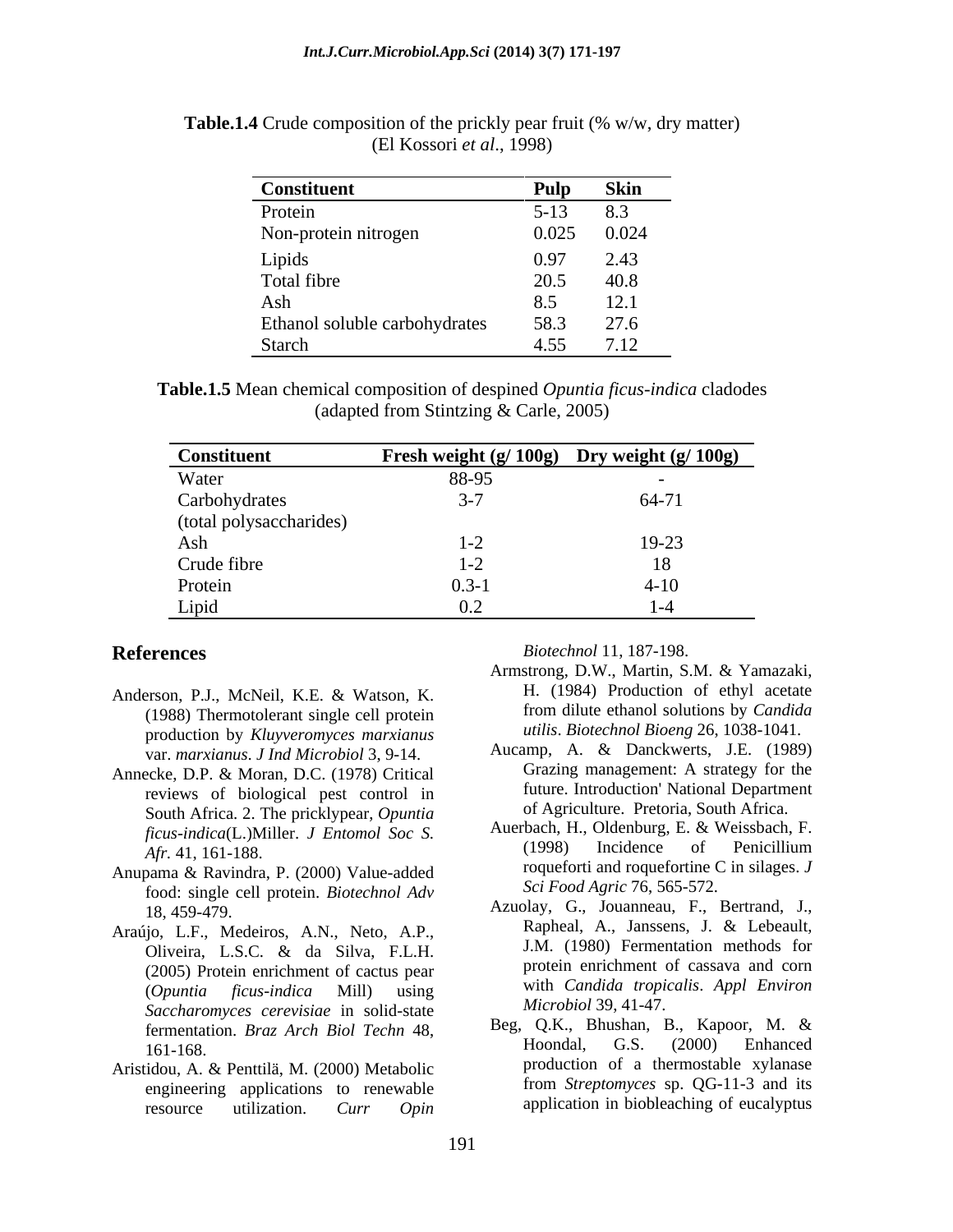- 
- (2002) *Opuntia ficus-indica* F. *inermis*
- Bhalla, T.C. & Joshi, M. (1994) Protein *World J Microbiol Biotechnol* 10, 116-
- Blanco, P., Sieiro, C. & Villa, T.G. (1999)
- Boze, H., Moulin, G. & Galzy, P. (1992) *Microbiol Biotechnol* 27, 100-104.
- Brutsch, M.O. (1997) Climate data of selected
- Brutsch, M.O. & Zimmermann, H.G. (1993) The prickly pear (*Opuntia ficus-indica*  of the naturalised weed and of the
- *Kluyveromyces marxianus* as baker's
- Celik, K., Denli, M. & Ozturkcan, O. (2001) and flavomycin on broiler growth
- Chanda, S. & Chakrabarti, S. (1996) Plant *Bioresour Technol* 57, 51-54.
- 
- Cheng, K., Zhang, J., Ping, W., Ge, J., Zhou,

kraft pulp. *Enzyme Microb Technol* 27, 459-466. *Biotechnol* 151, 43-50. alkaline recycle process. *Appl Biochem*

- Bekatorou, A., Psarianos, C. & Koutinas, A.A. Christen, P., Domenech, F., Pàca, J. & evah, (2006) Production of food grade yeasts. S. (1999) Evaluation of four *Candida Food Technol Biotechnol* 44, 407-415. *utilis* strains for biomass, acetic acid and Ben Salem, H., Nefzaoui, A. & Ben Salem, L. ethyl acetate production from ethanol. *Bioresour Technol* 68, 193-195.
	- and *Atriplex nummularia* L.: Two de Kock, G.C. (2002) The use of *Opuntia* as a complementary fodder shrubs for sheep fodder source in arid areas of Southern and goats. *Acta Hortic* 581, 333-341. Africa. In *Cactus (Opuntia spp.) as* enrichment of apple pomace by co-<br>Mondragón-Jacobo & S. Pérez-González: culture of cellulolytic moulds and yeasts. FAO Plant production and protection *forage*, pp. 101-106. Edited by C. Mondragón-Jacobo & S. Pérez-González: paper 169, Rome, Italy.
	- 117. Díaz Ricci, J.C., Callieri, D.A.S. & Garro, O. Production of pectic enzymes in yeasts. conditions for the continuous culture of *FEMS Microbiol Lett* 175, 1-9. *Candida utilis* in sugarcane stillage. *Appl*  Dìaz Ricci, J.C., Callieri, D.A.S. & Garro, O. (1987) Determination of the optimal *Microbiol Biotechnol* 27, 100-104.
	- Production of food and fodder yeasts. Dien, B.S., Cotta, M.A. & Jeffries, T.W. *Crit Rev Biotechnol* 12, 65-86. (2003) Bacteria engineered for fuel cactus pear (*Opuntia ficus-indica*) *Microbiol Biotechnol* 63, 258-266. ethanol production: current status. *Appl*
	- growing areas in South Africa. *Acta Hortic* 438, 13-20. Bothast, R.J. (1997) Conversion of corn [Cactaceae]) in South Africa - utilisation K011 and SL40. *World J Microbiol* Dien, B.S., Hespell, R.B., Ingram, L.O. & milling fibrous co-products into ethanol by recombinant *Escherichia coli* strains *Biotechnol* 13, 619-625.
- cultivated plants. *Econ Bot* 47, 154-162. Duarte, L.C., Carvalheiro, F., Lopes, S., Caballero, R., Olguín, P., Cruz-Guerrero, A., Gallardo, F., García-Garibay, M. & biomass production in brewery's spent Gómez-Ruiz, L. (1995) Evaluation of grains hemicellulosic hydrolysate. *Appl*  Neves, I. & Gírio, F.M. (2008) Yeast biomass production in brewery's spent *Biochem Biotechnol* 148, 119-129.
	- yeast. *Food Res Int* 28, 37-41. The effect of *Saccharomyces cerevisiae* waste cellulose to fuel ethanol: A review. Duff, S.J. & Murray, W.D. (1996) Bioconversion of forest products industry *Bioresour Technol* 55, 1-33.
	- performance. *Pak J Biol Sci* 4, 1415- 1417. (1996) Culture of *Saccharomyces* origin liquid waste: A resource for single starch for production of baking-quality cell protein production by yeast. Weast. *Enzyme Microb Technol* 18, 519-Ejiofor, A.O., Chisti, Y. & Moo-Young, M. (1996) Culture of *Saccharomyces cerevisiae* on hydrolyzed waste cassava starch for production of baking-quality 525.
- Chang, M.C. (2007) Harnessing energy from El Kossori, R.L., Villaume, C., El Boustani, plant biomass. *Curr Opin Chem Biol* 11, 677-684. Composition of pulp, skin and seeds of Y.L.H. & Xu, J. (2008) Sugarcane sp.). Plant Food Hum Nutr 52, 263-270. E., Sauvaire, Y. & Méjean, L. (1998) prickly pears fruit (*Opuntia ficus indica* sp.). *Plant Food Hum Nutr* 52, 263-270.
	- bagasse mild alkaline/oxidative Espinoza, P., Bârzan, E., Garcia-Garibay, M. pretreatment for ethanol production by & Gómez-Ruiz, L. (1992) Evaluation of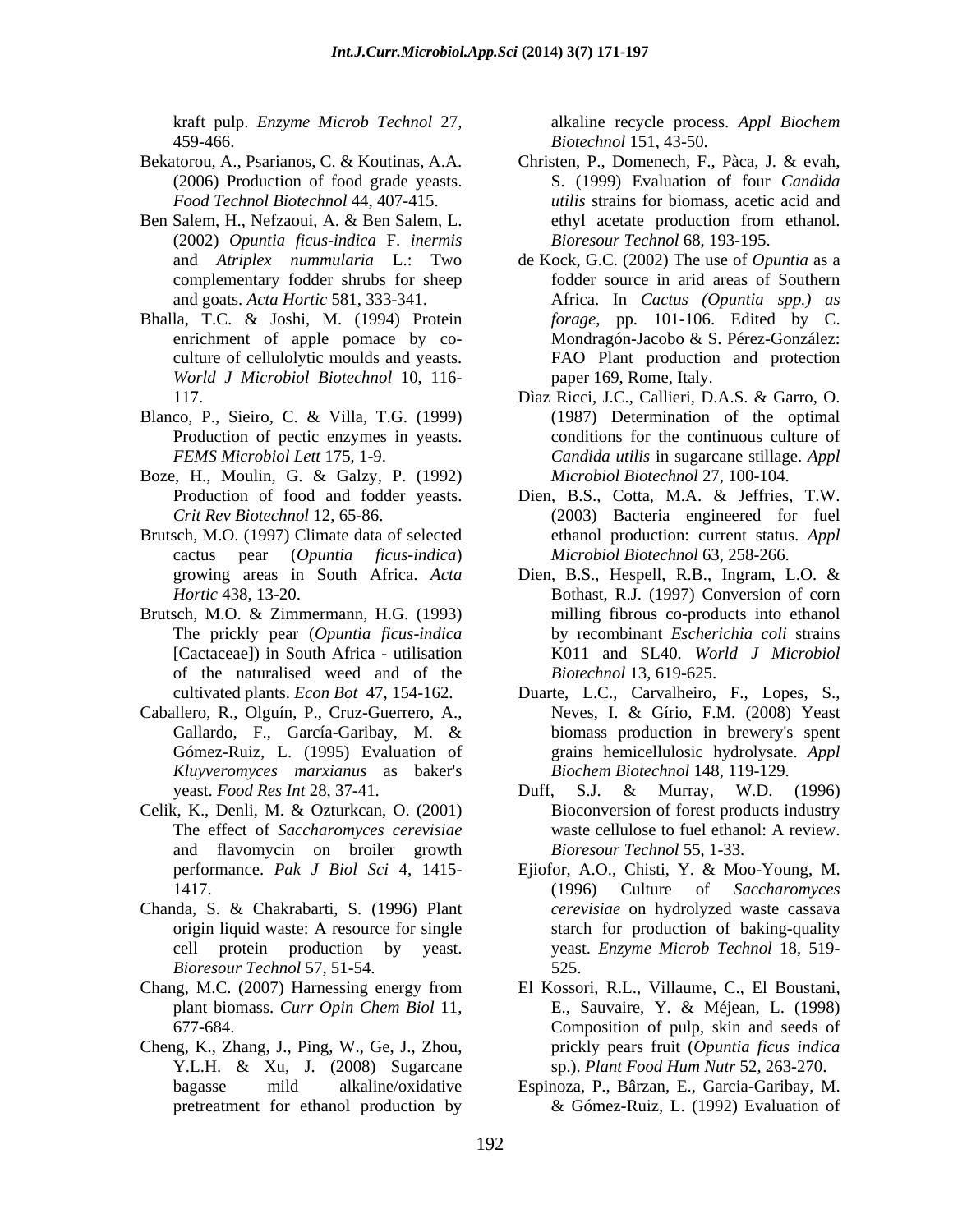- Fabre, C.E., Blanc, P.J. & Goma, G. (1998) Gulati, M., Dhamija, S.S., Gera, R. & Yadav,
- Fabre, C.E., Duviau, V.J., Blanc, P.J. & Goma, G. (1995) Identification of 346.
- Fonseca, G.G., Gombert, A.K., Heinzle, E. & industrial pentose-fermenting yeast yeast *Kluyveromyces marxianus* during
- Fuson, G.B., Presley, H.L. & Phaff, H.J. (1987) Deoxyribonucleic acid base
- Galbe, M. & Zacchi, G. (2007) Pretreatment 41-65. Edited by L. Olsson. Heidelberg: Springer-Verlag. 391.
- 
- Giec, A. & Skupin, J. (1988) Single cell
- Wang, D.I.C. (1981) Single-cell protein production from sulfite utilizing cellrecycle and computer monitoring. Technol 100, 10-18.
- Gonzalez-Valdes, A. & Moo-Young, M.
- Grba, S., Stehlik-Tomas, V., Stanzer, D., Vahcic, N. & Skrlin, A. (2002) Selection

Groeneveld, P., Stouthamer, A.H. &

*Kluyveromyces marxianus* for the Westerhoff, H.V. (2009) Super life - how production of lactase simultaneously to and why 'cell selection' leads to the pectinase or inulinase. *Biotechnol Lett* 14, fastest-growing eukaryote. *FEBS J* 276, 1053-1058. 254-270.

- Production of 2-phenylethyl alcohol by B.S. (1997) Isolation and genetic analysis Kluyveromyces marxianus. *Biotechnol Prog* 14, 270-274. Gulati, M., Dhamija, S.S., Gera, R. & Yadav, of ethanol-sensitive mutants of thermotolerant *Kluyveromyces marxianus*. *Biotechnol Biofuels* 11, 343- 346.
- volatile flavour compounds obtained in Hahn-Hägerdal, B., Karhumaa, K., Fonseca, culture of *Kluyveromyces marxianus*. *Biotechnol Lett* 17, 1207-1212. Wittmann, C. (2007) Physiology of the strains. *Appl Microbiol Biotechnol* 74, Hahn-Hägerdal, B., Karhumaa, K., Fonseca,<br>C., Spencer-Martins, I. & Gorwa-Grauslund, M.F. (2007) Towards industrial pentose-fermenting yeast 937-953.
- batch and chemostat cultures with Hahn-Hägerdal, B., Linden, T., Senac, T. & glucose as the sole carbon source. *FEMS*  Skoog, K. (1991) Ethanolic fermentation *Yeast Res* 7, 422-435. of pentoses in lignocellulose hydrolysates. *Appl Biochem Biotechnol* 28, 131-144.
- sequence relatedness amoung members of Haltrich, D., Nidetzky, B., Kulbe, K.D., the yeast genus *Kluyveromyces*. *Int J Syst Bacteriol* 37, 371-379. Steiner, W. & Zupancic, S. (1996) Production of fungal xylanases. *Bioresour Technol* 58, 137-161.
- of lignocellulosic materials for efficient Hamdi, M. (1997) Prickly pear cladodes and bioethanol production.In *Biofuels*, pp. fruits as a potential raw material for the bioindustries. *Bioprocess Eng* 17, 387- 391.
- Gélinas, P. & Barrette, J. (2007) Protein Hamdi, M. (2006) Nutritional and medicinal enrichment of potato processing waste uses of prickly pear cladodes and fruits: through yeast fermentation. *Bioresour*  Processing technology experiences and *Technol* 98, 1138-1143. constraints. In *Handbook of Fruits and* protein as food and feed. *Nährung* 32, Y. H. Hui. Oxford, UK: Blackwell 219-229. **Publishing.** *Fruit Processing*, pp. 651-664. Edited by Publishing.
- Gold, D., Mohagheghi, A., Cooney, C.L. & Hendriks, A.T.W.M. & Zeeman, G. (2009) Pretreatments to enhance the digestibility of lignocellulosic biomass. *Bioresour Technol* 100, 10-18.
	- *Biotechnol Bioeng* 23, 2105-2116. Holechek, J.L. (2007) National Security and Rangelands. *Rangelands* 29, 33-38.
	- (1981) Production of yeast SCP from Inglese, P., Basile, F. & Schirra, M. (2002) corn stover hydrolysates. *Biotechnol Lett* Cactus pear fruit production.In *Cacti* 3, 148-153. *biology and uses*, pp. 280-281. Edited by P. S. Nobel. California: University of Califonia press.
	- of yeast strain *Kluyveromyces marxianus* Israelidis, C.J. (2008) Nutrition Single cell for alcohol and biomass production on the protein, twenty years later. whey. *Chem Biochem Eng Q* 16, 13-16. <http://www.biopolitics.gr/BIOPOLITICS/> protein, twenty years later. <HTML/PUBS/VOL1/isreali.htm>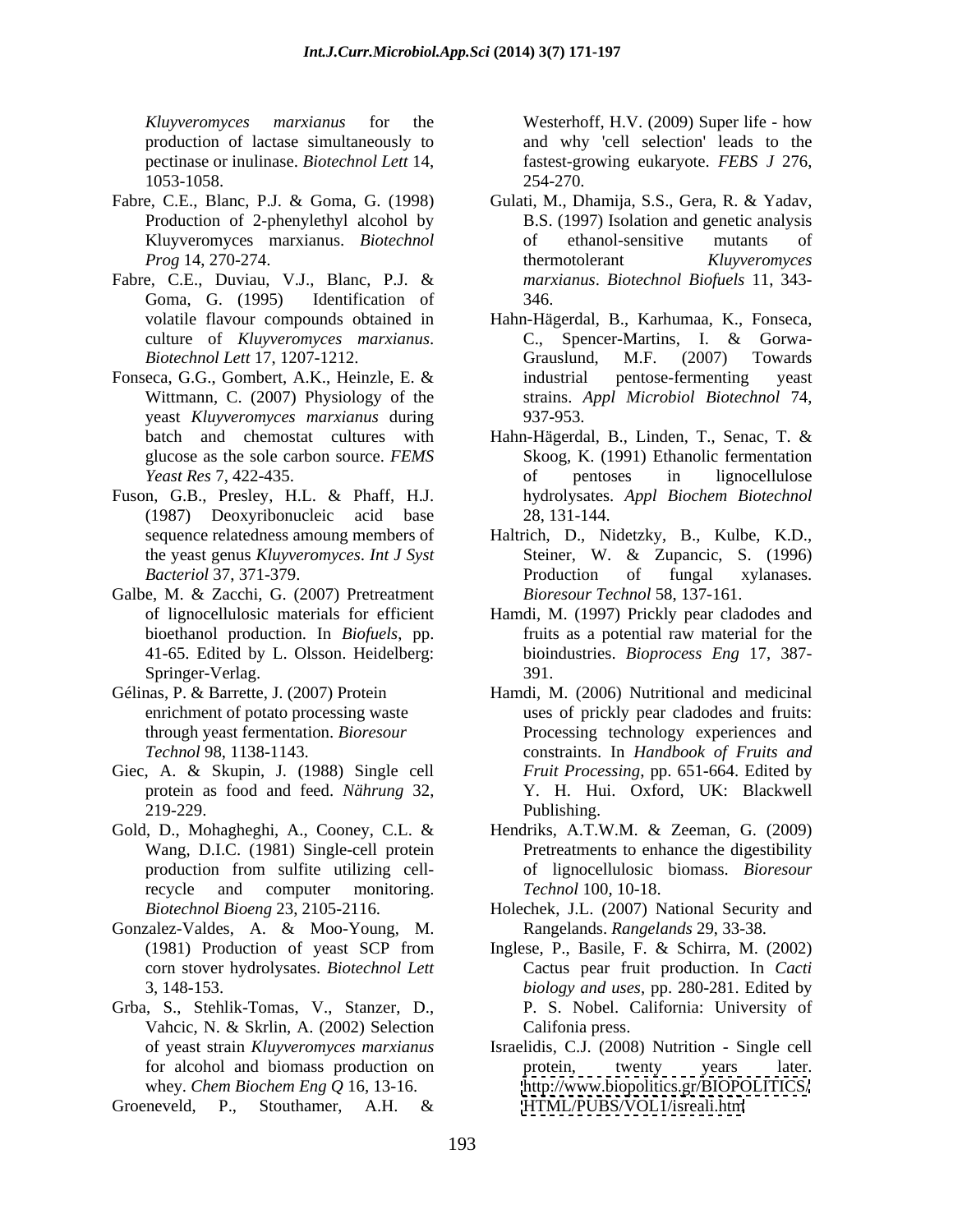- Jarl, K. (1969) Symba yeast process. *Food*
- Jeffries, T.W. & Jin, Y.S. (2004) Metabolic
- Kumar, P., Barret, D.M., Delwiche, M.J. & Stroeve, P. (2009) Methods for
- Kurtzman, P.C. & Fell, J.W. (1998) *The*
- Lachance, M.A. (2011) *Kluyveromyces* van Boekhout. Amsterdam: Elsevier.
- diversity in the yeast *Kluyveromyces*
- 
- Lee, B.K. & Kim, J.K. (2001) Production of different culture types. *Aquacult Eng* 25,
- Lee, J.W., Gwak, K.S., Park, J.Y., Choi, D.H., *Pinus densiflora* by three white-rot fungi.
- Limtong, S., Sringiew, C. & Yongmanitchai, by a newly isolated *Kluyveromyces*
- Litchfield, J.H. (1979) Production of single- New York: Academic Press.

Litchfield, J.H. (1980) Microbial protein Medina-Torres, L., Brito-De La Fuente, E.,

production. *Bioscience* 30, 387-396.

- *Technol-Chicago* 23, 1009. Litchfield, J.H. (1983) Single-cell protein. *Science* 219, 740-746.
- engineering for improved fermentation of Löser, C., Urit, T., Nehl, F. & Bley, T. (2011) pentoses by yeasts. *Appl Microbiol* Screening of *Kluyveromyces* strains for *Biotechnol* 63, 495-509. the production of ethyl acetate: Design and evaluation of a cultivation system. *Eng Life Sci* 11, 1-13.
- pretreatment of lignocellulosic biomass Lynd, L.R., Weimer, P.J., van Zyl, W.H. & for efficient hydrolysis and biofuel Pretorius, I.S. (2002) Microbial cellulose production. *Ind Eng Chem Res* 48, 3713- 3729. biotechnology. *Microbiol Mol Biol R* 66, utilization: fundamentals and 506-577.
- *Yeasts, a Taxonomic study*. Amsterdam, Malainine, M.E., Dufresne, A., Dupeyre, D., The Netherlands: Elsevier Science B.V.. Mahrouz, M., Vuong, R. & Vignon, M.R. der Walt (1971). In *The Yeasts, a* cladodes and spines of *Opuntia ficus-Taxonomic Study*, 5 edn, pp. 471-482. Edited by C. P. Kurtzman, J. W. Fell & T. Characterisation. Carbohyd Polym 51, 77-Mahrouz, M., Vuong, R. & Vignon, M.R. (2003) Structure and morphology of *indica*. Cellulose extraction and characterisation. *Carbohyd Polym* 51, 77- 83.
- Lane, M.M., Burke, N., Karreman, R., Wolfe, Malherbe, S. & Cloete, T.E. (2002) K.H., O'Byrne, C.P. & Morrissey, J.P. (2011) Physiological and metabolic Fundamentals and applications. *Rev*  Lignocellulose biodegradation: *Environ Sci Biotechnol* 1, 105-114.
- *marxianus*. *Antonie van Leeuwenhoek* Manera, A.P., da Costa Ores, J., Ribeiro, V.A., 100, 507-519. Burkert, C.A.V. & Kalil, S.J. (2008) Lane, M.M. & Morrissey, J.P. (2010) Optimization of the Culture Medium for *Kluyveromyces marxianus*: A yeast emerging from its sister's shadow. *Fungal Kluyveromyces marxianus* CCT 7082. *Biol Rev* 24, 17-26. *Food Technol Biotechnol* 46, 66-72. Optimization of the Culture Medium for the Production of *ß*-Galactosidase from *Kluyveromyces marxianus* CCT 7082.
	- *Candida utilis* biomass on molasses in materials to industrial products. London, Martin, M.A. (1991) Bioconversion of waste UK: Elsevier Applied science.
	- 111-124. Mateles, R.I., Baruah, J.N. & Tannenbaum, Kwon, M. & Choi, I.G. (2007) bacterium on hydrocarbons: a new source Biological pretreatment of softwood of single-cell protein. *Science* 157, 1322- S.R. (1967) Growth of a thermophilic bacterium on hydrocarbons: a new source 1323.
	- *J Microbiol* 45, 485-491. Matsuhiro, B., Lillo, L.E., Sáenz, C., Urzúa, W. (2007) Production of fuel ethanol at characterization of the mucilage from high temperature from sugar cane juice fruits of *Opuntia ficus indica. Carbohyd* C.C. & Zárate, O. (2006) Chemical characterization of the mucilage from fruits of *Opuntia ficus indica*. *Carbohyd Polym* 63, 263-267.
	- *marxianus*. *Bioresour Technol* 98, 3367- McGarvie, D. & Parolis, H. (1979a) The 3374. **Samular Strutter Community 3374. https://www.mucilage** of *Opuntia ficus-indica.*  $\blacksquare$ mucilage of *Opuntia ficus-indica*. *Carbohydr Res* 69, 171-179.
	- cell protein for use in food and feed. In McGarvie, D. & Parolis, H. (1979b) The *Microbial Technology*,2 edn, pp. 93-155. mucilage of *Opuntia ficus-indica*. Part 2.l Edited by H. J. Peppler & D. Perman. The degraded polysaccharide. J Chem The degraded polysaccharide. *J Chem Soc Perk* 1, 1464-1466.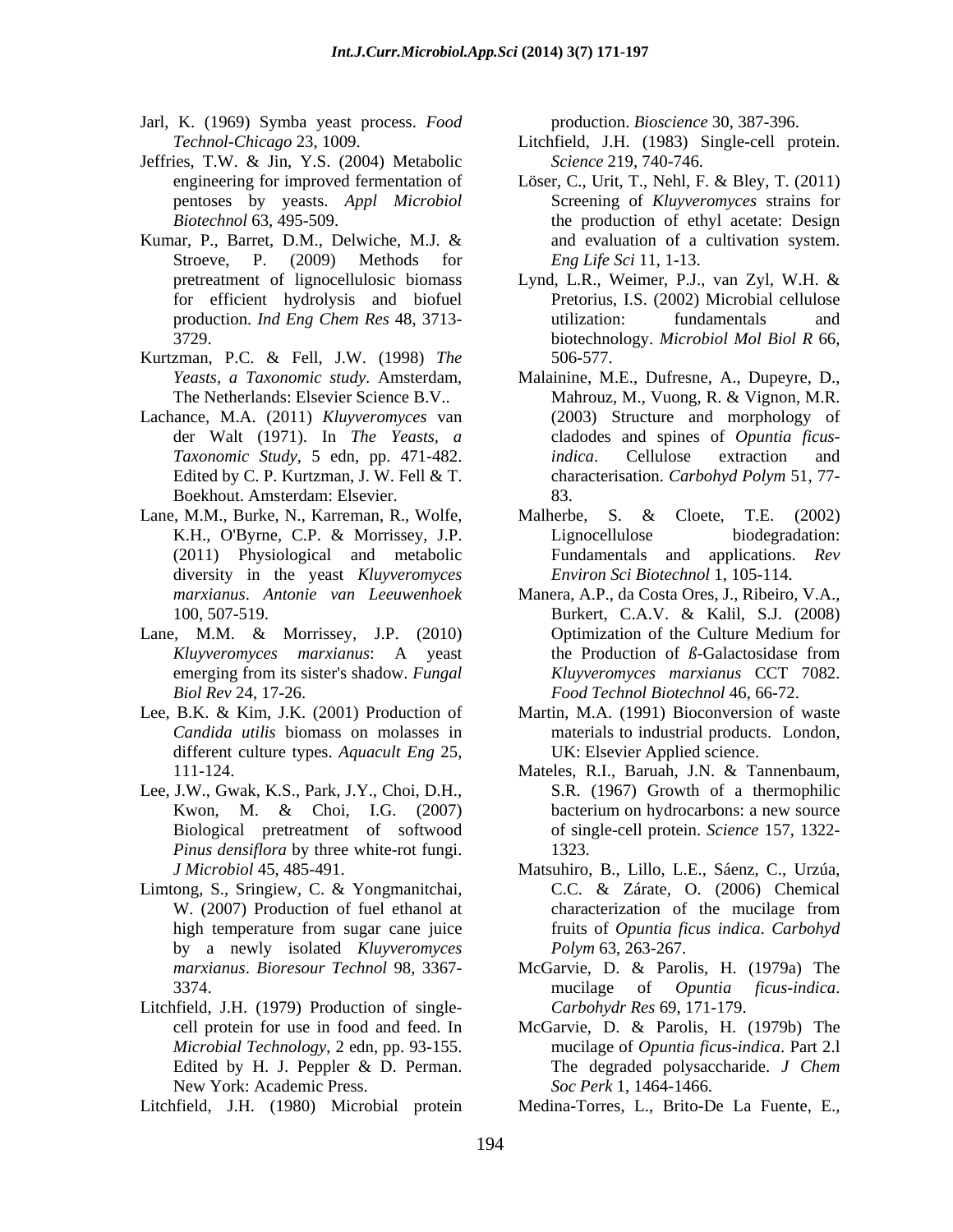(2000) Rheological properties of the

- Merin, U., Gagel, S., Popel, G., Bernstein, S.
- Miller, B.M, & Litsky, W. (1976). Single cell
- Miron, A.S., Garcia, M.C.C., Gomeza, A.C.,
- Moo-Young, M., Chahal, D.S., Swan, J.E. &
- Moo-Young, M. & Chisti, Y. (1994)
- Mosier, N., Wyman, C., Dale, B., Elander, R., M.R. (2005) Features of promising
- Nefzaoui, A. & Ben Salem, H. (2002) Cacti: biomass grown on whey. Appl Biochem Efficient tool for rangeland rehabilitation,
- Nigam, J.N. (1998) Single cell protein from *Microbiol Biotechnol* 14, 693-696.
- Nigam, J.N. (2000) Cultivation of *Candida*  Pimienta-Barrios, E. (1994) Prickly pear production of single cell protein. *World J*
- Nobel, P.S. (2002) Ecophysiology of *Opuntia ficus-indica*. In *Cactus (Opuntia spp.) as forage*, pp. 13-20. Edited by C.
- Torrestiana-Sanchez, B. & Katthain, R. mucilage gum (*Opuntia ficus-indica*). *Food Hydrocolloid* 14, 417-424. solutes, and influence on tissue. *J Exp Bot* Nobel, P.S., Cavelier, J.A.I.M. & Andrade, J.L. (1992) Mucilage in cacti: Its apoplastic capacitance, asssociated 43, 641-648.
- & Rosenthal, I. (1987) Thermal Olstorpe, M., Lyberg, K., Lindberg, J.E., degradation kinetics of prickly pear fruit Schnurer, J. & Passoth, V. (2008) red pigments. *J Food Sci* 52, 485-486. Population diversity of yeasts and lactic protein in industrial microbiology. New York: McGraw-Hill Book Co. pp. 408 water at different temperatures. *Appl*  Schnurer, J. & Passoth, V. (2008) acid bacteria in pig feed fermented with whey, wet wheat distillers' grains, or *Environ Microbiol* 74, 1696-1703.
- Camacho, F.C., Grima, M. & Chisti, Y. Oura, E. (1983) Biomass from carbohydrates. (2003) Shear stress tolerance and In *Biotechnology*, 3 edn, pp. 3. Edited by biochemical characterization of H.-J. Rehm & G. Reed. Weinheim: *Phaeodactylum tricornutum* in quasi H.-J. Rehm & G. Reed. Weinheim: Verlag Chemie.
- steady-state continuous culture in outdoor Pandey, A., Soccol, C.R., Nigam, P. & Soccol, photobioreactors. *Biochem Eng J* 16, 287- V.T. (2000) Biotechnological potential of 297. agro-industrial residues I: Sugarcane bagasse. *Bioresour Technol* 74, 69-80.
- Robinson, C.W. (1977) SCP production Pandey, A., Soccol, C.R., Selvakumar, P., by *Chaetomium cellulolyticum*, a new thermotolerant cellulolytic fungus. (1999) Recent developments in microbial *Biotechnol Bioeng* 19, 527-538. Soccol, V.T., Krieger, N. & Fontana, J.D. inulinases. *Appl Biochem Biotechnol* 81, 35-52.
- Bioreactor applications in waste Paredes-Lopez, O., Camargo-Rubio, E. & treatment. *Resour Conserv Recy* 11, 13- Ornelas-Vale, A. (1976) Influence of 24. specific growth rate on biomass yield, Lee, Y.Y., Holtzapple, M. & Ladisch, *utilis* in batch and continuous culture. productivity, and compostion of *Candida utilis* in batch and continuous culture. *Appl Environ Microbiol* 31, 487-491.
- technologies for preteatment of Paul, D., Mukhopadhyay,R., Chattejee, B.P. lignocellulosic biomass. *Bioresour Technol* 96, 673-686. of food yeast *Kluyveromyces fragilis* & Guha, A.R. (2002) Nutritional profile biomass grown on whey. *Appl Biochem Biotechnol* 97, 209-218.
- drought mitigation and to combat Pimentel, D., Harman, R., Pacenza, M., desertification. *Acta Hortic* 581, 295-315. pineapple cannery effluent. *World J* population. *Popul Environ-J interdispl* Pecarsky, J. & Pimentel, M (1994) Natural resources and an optimum human *stud* 15, 347-369.
- *langeronii* in sugar cane bagasse (*Opuntia* spp) A valuable fruit crop for hemicellulosic hydrolyzate for the the semiarid lands of Mexico. *J Arid Environ* 28, 1-11.
- Microbiol Biotechnol 16, 367-372. Piškur, J., Rozpedowska, E., Polakova, S., Merico, A. & Compagno, C. (2006) How did *Saccharomyces* evolve to become a good brewer? *Trends Genet* 22, 183-186.
- Mondragón-Jacobo & S. Pérez-González: Prasad, R., Singh, A. & Joshi, H.C. (2007) FAO. Ethanol as an alternative fuel from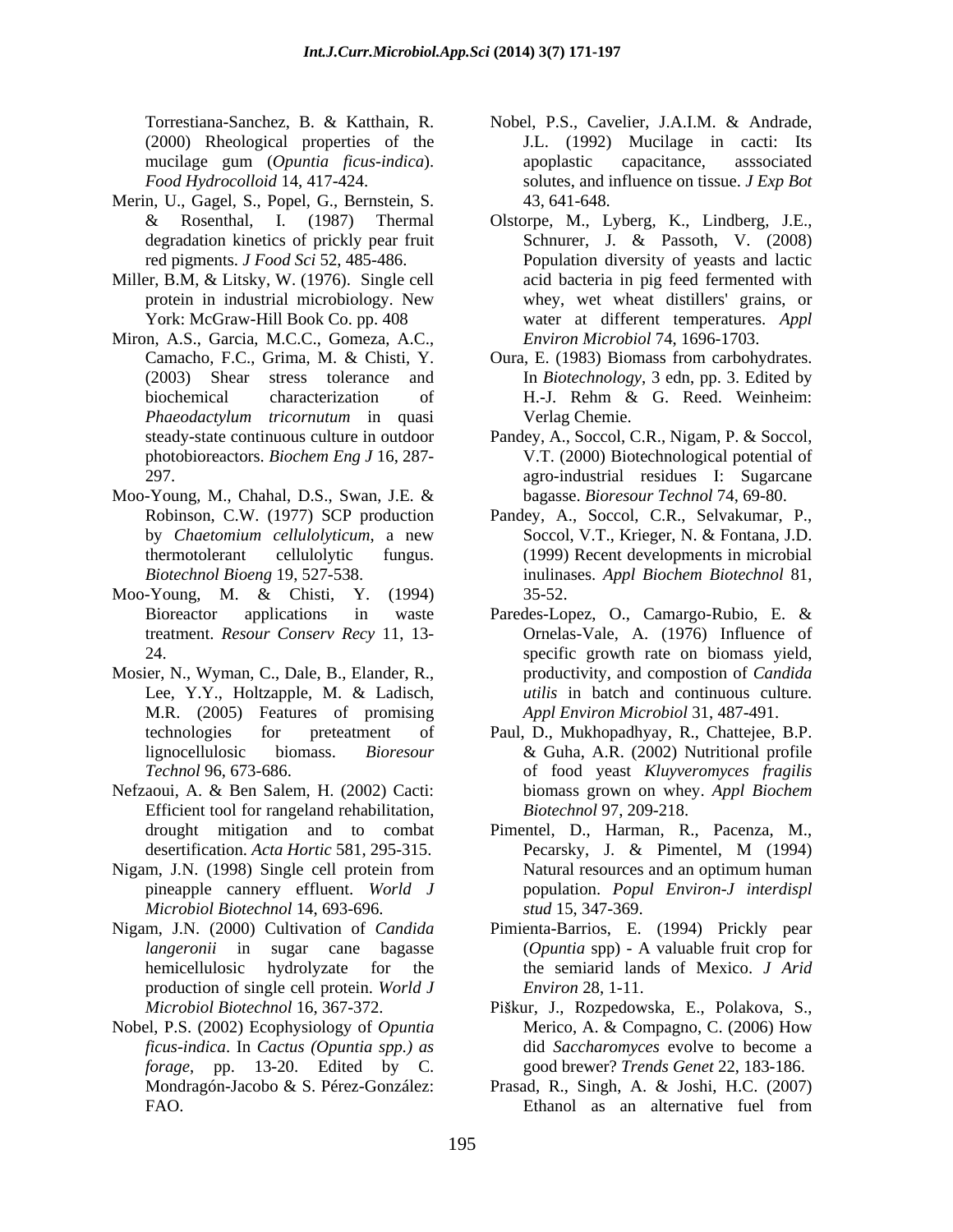- Rajoka, M.I. (2005) Production of single cell
- Rajoka, M.I., Khan, S.H., Jabbar, M.A., Awan, M.S. & Hashmi, A.S. (2006) *Food Technol* 18, 183-193.
- of beta-galactosidase by a cycloheximideresistant mutant of *Kluyveromyces*
- Retamal, N., Duran, J.M. & Fernandez, J. fermentation of fruits and cladodes of
- Robinson, T. & Nigam, P. (2003) Bioreactor agricultural residues by solid state fermentation. *Biochem Eng J* 13, 197-
- Rocha, S.N., Abrahao-Neto, J. & Gombert,
- Rodriguez-Felix, A. & Cantwell, M. (1988) and quality of prickly pear cactus
- Rouwenhorst, R.J., Visser, L.E., van der Baan, A.A., Scheffers, W.A. & van Dijken, J.P.
- 
- Sáenz, C., Sepúlveda, E. & Matsuhiro, B.

agricultural, industrial and urban (2004) *Opuntia* spp mucilage's: a residues. *Resour Conserv Recy* 50, 1-39. functional component with industrial perspectives. *J Arid Environ* 57, 275-290.

- protein through fermentation of a Sawaya, W.N., Khatchadourian, H.A., Safi, perennial grass grown on saline lands with *Cellulomonas biazotea*. *World J* Chemical characterization of pickly pear *Microbiol Biotechnol* 21, 207-211. pulp, *Opuntia ficus-indica*, and the W.M. & Al Muhammad, H.M. (1983) manufacturing of prickly pear jam. *J Food Technol* 18, 183-193.
- Kinetics of batch single cell protein Schultz, N., Chang, L., Hauck, A., Reuss, M. production from rice polishings with  $\&$  Syldatk, C. (2006) Microbial *Candida utilis* in continuously aerated tank reactors. *Bioresour Technol* 97, deproteinized whey concentrates. *Appl*  1934-1941. *Microbiol Biotechnol* 69, 515-520. & Syldatk, C. (2006) Microbial production of single-cell protein from
- Rajoka, M.I., Latif, F., Khan, S. & Shahid, R. (2004) Kinetics of improved productivity Scudamore, K.A. & Livesey, C.T. (1998) Occurence and significance of mycotoxins in forage crops and silage: a review. *J Sci Food Agric* 77, 1-17.
	- *marxianus*. *Biotechnol Lett* 26, 741-746. (1987) Ethanol production by characterization of mucilage in *Opuntia* Sepúlveda, E., Sáenz, C., Aliaga, E. & Aceituno, C. (2007) Extraction and spp. *J Arid Environ* 68, 534-545.
	- prickly pear cactus [*Opuntia ficus-indica* Silverstein, R.A., Chen, Y., Sharma-Shivappa, (L.) Miller]. *J Sci Food Agr* 40, 213-218. R.R., Boyette, M.D. & Osborne, J. (2007) design for protein enrichment of methods for improving saccharification A comparison of chemical pretreatment of cotton stalks. *Bioresour Technol* 98, 3000-3011.
	- 203. Singh, A., Abidi, A.B., Darmwal, N.S. & A.K. (2011) Physiological diversity within the *Kluyveromyces marxianus* species. *Antonie van Leeuwenhoek* 100, lignocellulosic wastes by *Aspergillus*  619-630. *niger*. *MIRCEN J Appl Microb* 4, 473- Agrawal, A.K. (1988) Evaluation of chemical pre-treatment for biodegradation of agricultural 479.
	- Developmental changes in composition Singh, D., Banat, I.M., Nigam, P. & Marchant, cladodes (nopalitos). *Plant Foods Hum Nutr* 38, 83-93. *Kluyveromyces marxianus* IMB3 in an R. (1998) Industrial scale ethanol production using the thermotolerant yeast Indian distillery. *Biotechnol Lett* 20, 753- 755.
	- (1988) Production, distribution, and Singh, R.S., Dhaliwal, R. & Puri, M. (2006) kinetic properties of inulinase in continuous cultures of *Kluyveromyces Kluyveromyces marxianus* YS-1 using *marxianus* CBS 6556. *Appl Environ* root extract of *Asparagus racemosus*. *Microbiol* 54, 1131-1137. *Process Biochem* 41, 1703-1707. Production of inulinase from
- Sáenz, C. (2002) Cactus pear fruits and Smith, S.R.L. (1980) Single cell protein. cladodes: A source of functional *Philos Trans R Soc Lond B* 290, 341-354. *Philos Trans R Soc Lond B* 290, 341-354.
	- components for foods. *Acta Hortic* 581, Stintzing, F.C. & Carle, R. (2005) Cactus 253-263. stems (*Opuntia* spp.): a review on their chemistry, technology, and uses. *Mol*